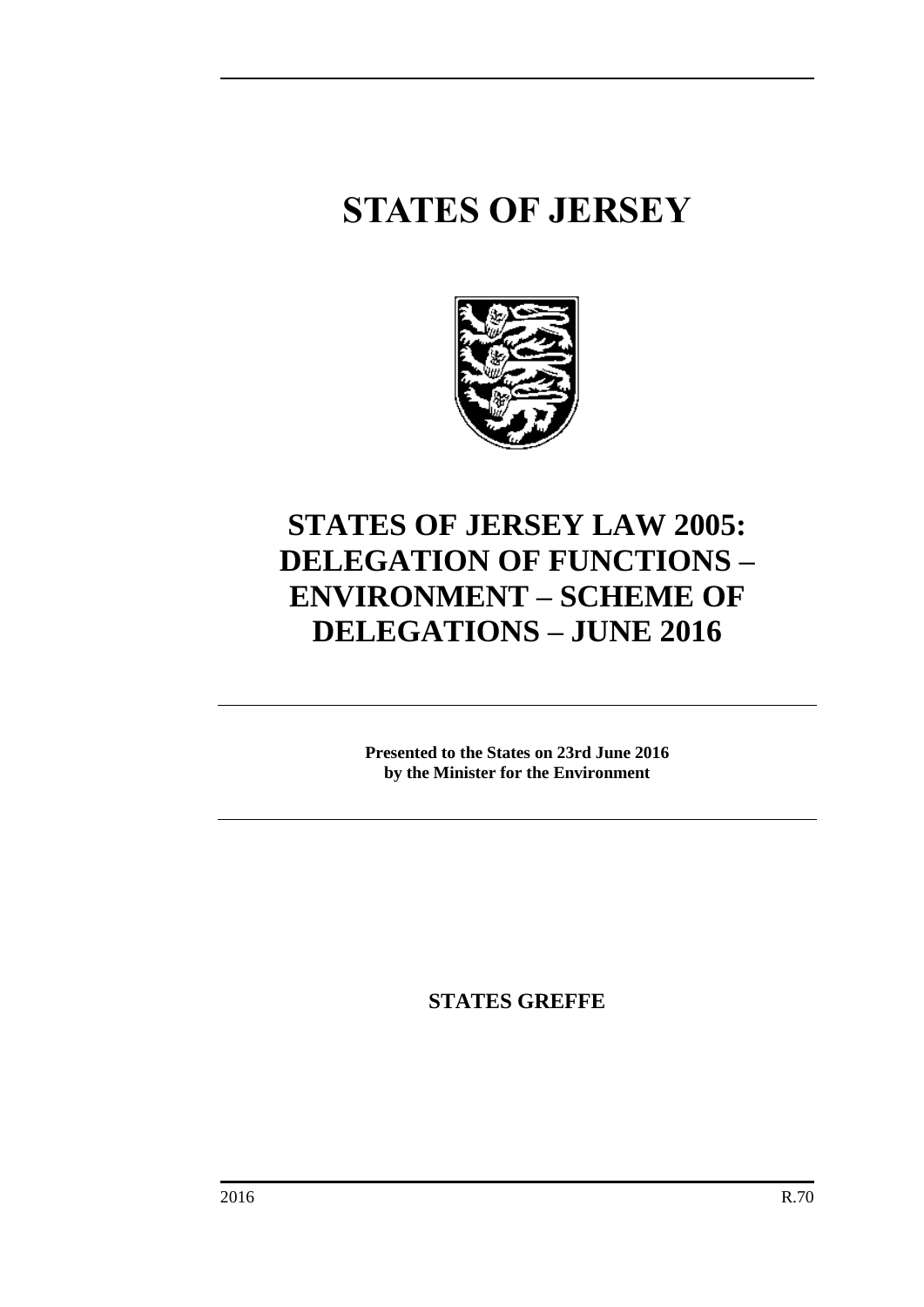#### **REPORT**

On 20th June 2016, the Minister for the Environment made a Ministerial Decision delegating certain of his functions under Article 28 of the States of Jersey Law 2005 (MD-PE-2016-0081, available at [www.gov.je\)](http://www.gov.je/).

Article 28 of the States of Jersey Law 2005 permits a Minister to delegate, wholly or partly, functions to an Assistant Minister or an officer.

The Law states, *inter alia* –

#### "**28 Power of Minister to delegate functions**

- (1) A Minister may delegate, wholly or partly, functions conferred upon or vested in the Minister by or under this Law or any other enactment or any enactment of the United Kingdom having effect in Jersey, to –
	- (a) one of his or her Assistant Ministers;
	- (b) an officer.
- (2) A Minister shall not delegate
	- (a) any power to make an enactment;
	- (b) any power to decide an appeal under an enactment;
	- (c) any function the delegation of which is prohibited by an enactment.
- (3) The delegation of functions by a Minister under this Article shall not prevent the Minister exercising those functions personally.
- (4) Where any licence, permit or authorization is granted in purported exercise of functions delegated under paragraph (1), no criminal proceedings shall lie against any person for any act done, or omitted to be done, in good faith and in accordance with the terms of the licence, permit or authorization, by reason that the functions had not been delegated, or that any requirement attached to the delegation of the functions had not been complied with.
- (5) In this Article –

"Minister" includes the Chief Minister;

"officer" means a States' employee within the meaning of the Employment of States of Jersey Employees (Jersey) Law 2005 and includes a member of the States of Jersey Police Force and an officer appointed under paragraph 1(1) of Part 1 of Schedule 2 to the Immigration Act 1971 as extended to Jersey by the Immigration (Jersey) Order 1993.

(6) The States may by Regulations amend the definition "officer" in paragraph (5)."

The terms of the delegations, and the legislation under which those delegations were made, were recorded in a Report attached to the Ministerial Decision, as shown below –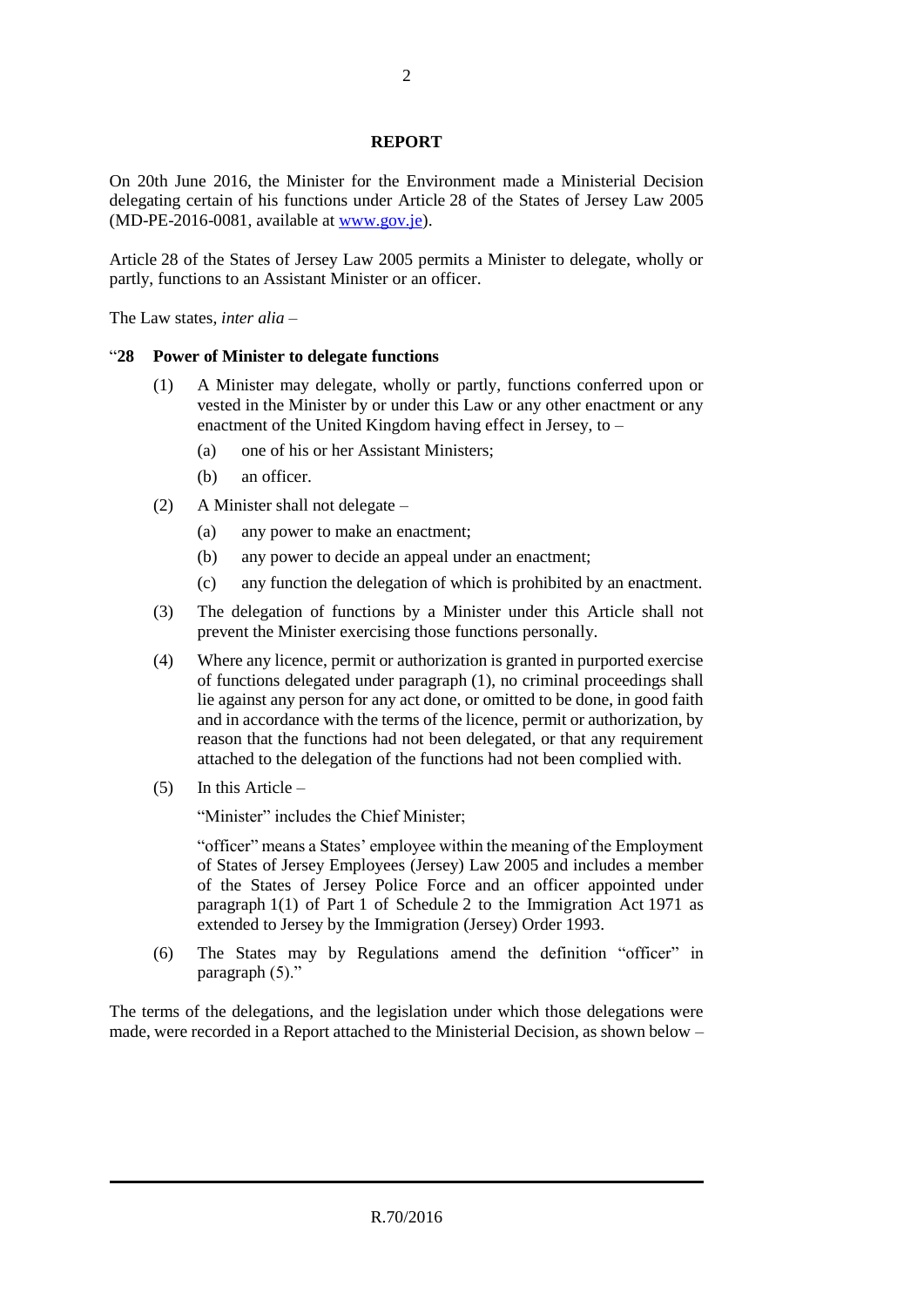# **Scheme of delegations for the Minister for the Environment – June 2016**

#### **1. Background**

Article 28 of the States of Jersey Law 2005 allows a Minister to delegate any function for which they have responsibility, to an Assistant Minister or an Officer.

The Scheme of delegations ensures that decisions are made at the appropriate level to ensure the efficient administration of the Minister's duties and responsibilities.

No delegations made prevent the Minister from exercising those functions personally.

#### **2. Delegations to the Assistant Minister**

In pursuance of Article 28(1) of the States of Jersey Law 2005, the Minister delegates all powers and functions in respect of the Department of the Environment, including all other areas where the Minister would otherwise have to act and be advised, to his Assistant Minister, Connétable S.W. Pallett of St. Brelade, for any periods when he is unavailable or out of the Island.

#### **3. Delegations to Officers – Public Finances (Jersey) Law 2005**

In pursuance of Article 28(1) of the States of Jersey Law 2005, the Minister delegates the following powers and functions in respect of the Department of the Environment to Officers, subject to the conditions as stated.

| <b>Public Finances (Jersey) Law 2005</b>                                                                                                                |                                                                                                          |                                                                                                          |  |
|---------------------------------------------------------------------------------------------------------------------------------------------------------|----------------------------------------------------------------------------------------------------------|----------------------------------------------------------------------------------------------------------|--|
| Article:                                                                                                                                                | Detail:                                                                                                  | Delegated to:                                                                                            |  |
| Write off<br>bad debts                                                                                                                                  | For an individual value of less than $£25,000$ and<br>a combined annual total of less than £200,000.     | Chief Officer, Dept. of the<br>$\bullet$<br>Environment<br>Finance Director, Dept. of the<br>Environment |  |
|                                                                                                                                                         | For an individual value of less than £50.                                                                | Finance Officer                                                                                          |  |
|                                                                                                                                                         | Subject to them being reported to the Minister on a quarterly basis with an<br>explanatory report.       |                                                                                                          |  |
| Approve the Department's authorised signature schedule and<br>approved expenditure limits, conditional upon them being<br>within pre-authorised limits. |                                                                                                          | Chief Officer, Dept. of the<br>$\bullet$<br>Environment                                                  |  |
|                                                                                                                                                         |                                                                                                          | Finance Director, Dept. of the<br>٠<br>Environment                                                       |  |
| Article 28                                                                                                                                              | Authorisation<br><sub>of</sub><br>budget<br>non-contentious<br>transfers up to the value of $£200,000$ . | Chief Officer, Dept. of the<br>$\bullet$<br>Environment                                                  |  |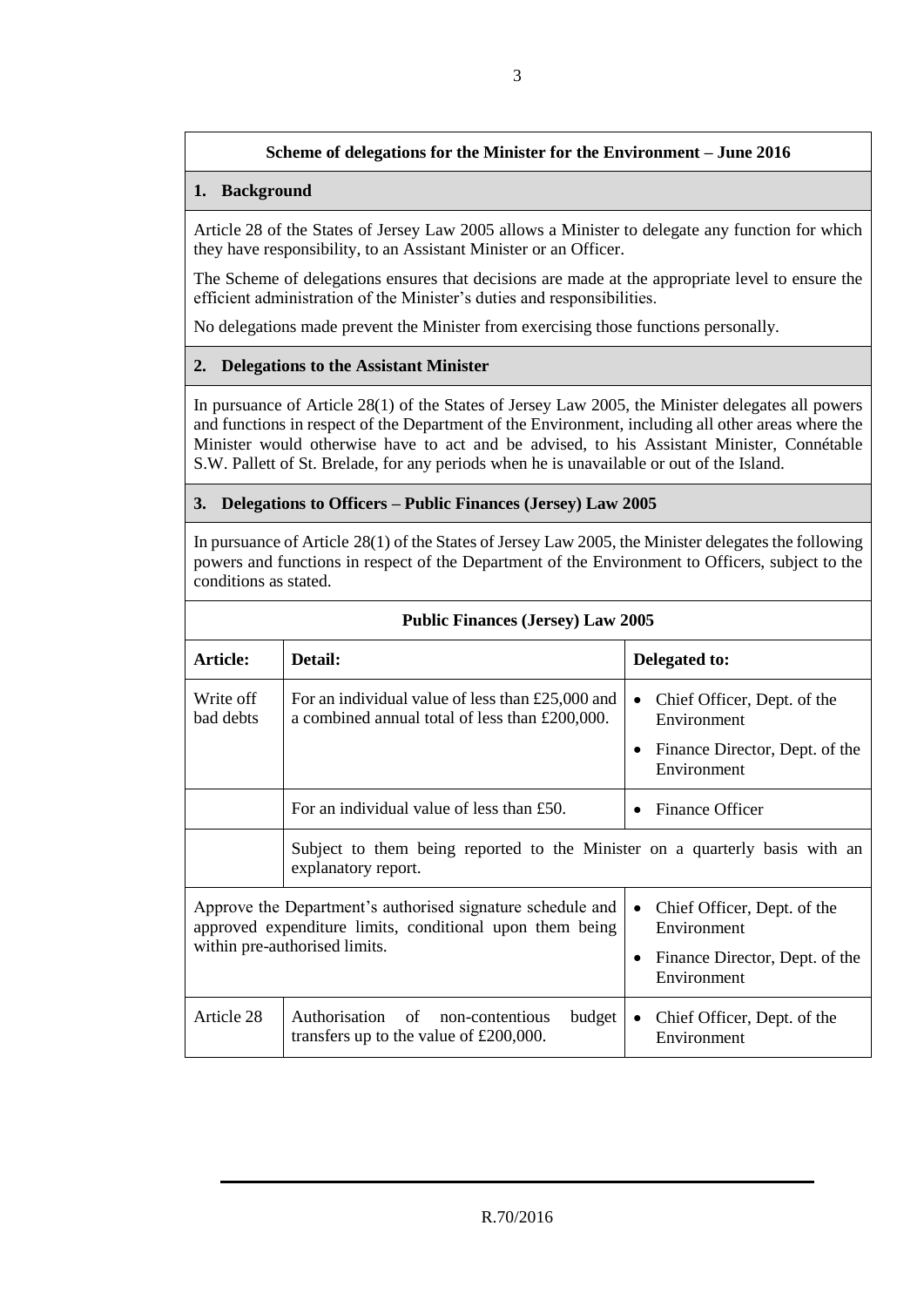# **4. Delegations to Officers – Planning and Building Services Division**

In pursuance of Article 28(1) of the States of Jersey Law 2005, the Minister delegates the following powers and functions in respect of the Department of the Environment to Officers, subject to the conditions as stated.

| <b>High Hedges (Jersey) Law 2008</b> |                                                                                                                                                                              |                                                                                                            |  |
|--------------------------------------|------------------------------------------------------------------------------------------------------------------------------------------------------------------------------|------------------------------------------------------------------------------------------------------------|--|
| Article:                             | Detail:                                                                                                                                                                      | Delegated to:                                                                                              |  |
| <b>HIGH HEDGES</b>                   |                                                                                                                                                                              |                                                                                                            |  |
| Article 6                            | Determining whether a complainant has taken<br>steps to resolve the situation, whether the<br>complaint is frivolous or vexatious, or whether<br>the complaint is justified. | Chief Officer, Dept. of the<br>$\bullet$<br>Environment<br>Director of Development<br>$\bullet$<br>Control |  |
| Article 7                            | Issuing of a Remedial Notice provided that the<br>owner of the hedge has not made any<br>representation in connection with the complaint.                                    | Director of Policy, Projects<br>$\bullet$<br>and the Historic Environment<br><b>Principal Planners</b>     |  |
| Article 9                            | Withdrawal of a Remedial Notice and issuing of<br>an amended Notice if appropriate.                                                                                          | Senior Planners and Assistant<br>$\bullet$<br><b>Senior Planners</b>                                       |  |

### CONDITIONS

In deciding an application and any requirement for remedial action in connection with a submission under the High Hedges (Jersey) Law 2008, Authorised Officers may only make a decision when representations have not been received from the owner of the hedge that is the subject of the application.

The Planning Applications Committee do not have any powers to determine High Hedges applications, as neither the States of Jersey Law 2005 nor the High Hedges (Jersey) Law 2008 allow for such a delegation.

| Planning and Building (Jersey) Law 2002                       |                                                                                                                   |                                                                                                                              |  |
|---------------------------------------------------------------|-------------------------------------------------------------------------------------------------------------------|------------------------------------------------------------------------------------------------------------------------------|--|
| Article:                                                      | Detail:                                                                                                           | Delegated to:                                                                                                                |  |
| Article 71                                                    | Immediate action to ensure safety of a building.<br>This includes powers of entry to carry out any<br>such works. | Chief Officer, Dept. of the<br>$\bullet$<br>Environment<br>Deputy Chief Officer<br>Director of Building Control<br>$\bullet$ |  |
| <b>Delegations to Officers – Environmental Division</b><br>5. |                                                                                                                   |                                                                                                                              |  |

In pursuance of Article 28(1) of the States of Jersey Law 2005, the Minister delegates the following powers and functions in respect of the Department of the Environment to Officers, subject to the conditions as stated.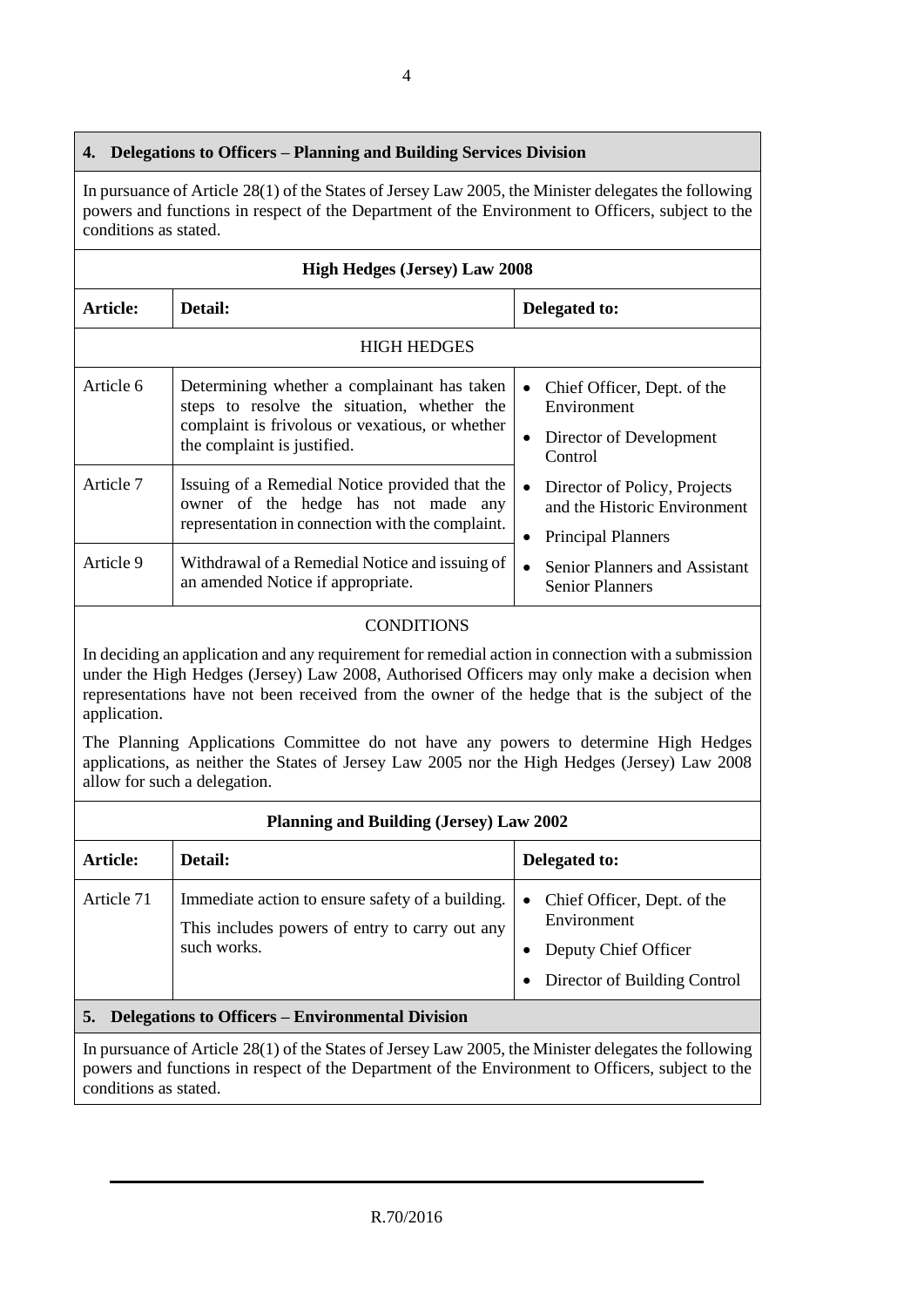| <b>Legislation:</b>                                                                                                                                                                                                                                                        | Detail:                                                                                                                                                                                                                                                                                                                                                                                                                                                                                                                                | Delegated to:                                                                                                                                                                                                                                                                                                                                                                                                                                                                                                                       |
|----------------------------------------------------------------------------------------------------------------------------------------------------------------------------------------------------------------------------------------------------------------------------|----------------------------------------------------------------------------------------------------------------------------------------------------------------------------------------------------------------------------------------------------------------------------------------------------------------------------------------------------------------------------------------------------------------------------------------------------------------------------------------------------------------------------------------|-------------------------------------------------------------------------------------------------------------------------------------------------------------------------------------------------------------------------------------------------------------------------------------------------------------------------------------------------------------------------------------------------------------------------------------------------------------------------------------------------------------------------------------|
| <b>Agricultural Land</b><br>(Control of Sales and<br>Leases) (Jersey) Law<br>1974                                                                                                                                                                                          | A Law to control sales and leases of<br>agricultural land.<br>Delegated powers under -<br>Article $2$ – The issuing of consents<br>and permissions on agricultural<br>land at the point of sale, or leases<br>using longstanding terms of<br>reference. Decisions not within the<br>terms of reference are referred to<br>the Minister.                                                                                                                                                                                                | Chief Officer, Dept. of<br>$\bullet$<br>the Environment<br>Director of Environment/<br>$\bullet$<br>Deputy Chief Officer<br>Director of<br>$\bullet$<br>Environmental<br>Management and<br><b>Rural Economy</b><br>Land and Horticultural<br>$\bullet$<br>Development Manager<br><b>Land Controls and</b><br>$\bullet$<br>Planning Officer<br>Projects and Compliance<br>Officer (for monitoring<br>and enforcement)<br>Waste and Water<br>$\bullet$<br>Management and<br>Regulation Officer (for<br>monitoring and<br>enforcement) |
| <b>Agricultural</b><br><b>Marketing (Jersey)</b><br><b>Law 1953</b><br>Subordinate<br>Export of<br>Agricultural<br>Produce (Jersey)<br>Order 1972<br><b>Export of Flowers</b><br>(Jersey) Order 1972<br>Potatoes<br>(Precautions against<br>Blight) (Jersey)<br>Order 1961 | A Law to provide for the control of the<br>marketing of agricultural produce by<br>control of production and by other<br>means, to empower the States to<br>approve schemes for this purpose and<br>to provide for other matters incidental<br>thereto.<br>Delegated powers for the<br>administration, inspection and<br>enforcement for the 3 pieces of<br>subordinate legislation, to ensure that<br>export produce adheres to certain<br>standards and that crops are disease-<br>free. This allows Jersey to trade with<br>Europe. | Chief Officer, Dept. of<br>$\bullet$<br>the Environment<br>Director of Environment/<br>$\bullet$<br>Deputy Chief Officer<br>Director of<br>$\bullet$<br><b>Environmental Protection</b><br>Director of<br>$\bullet$<br>Environmental<br>Management and<br><b>Rural Economy</b><br>For the purposes of<br>administration, inspection and<br>enforcement<br>Head of Agricultural and<br>$\bullet$<br><b>Plant Health Inspection</b><br><b>Agricultural and Plant</b><br>$\bullet$<br><b>Health Inspectors</b>                         |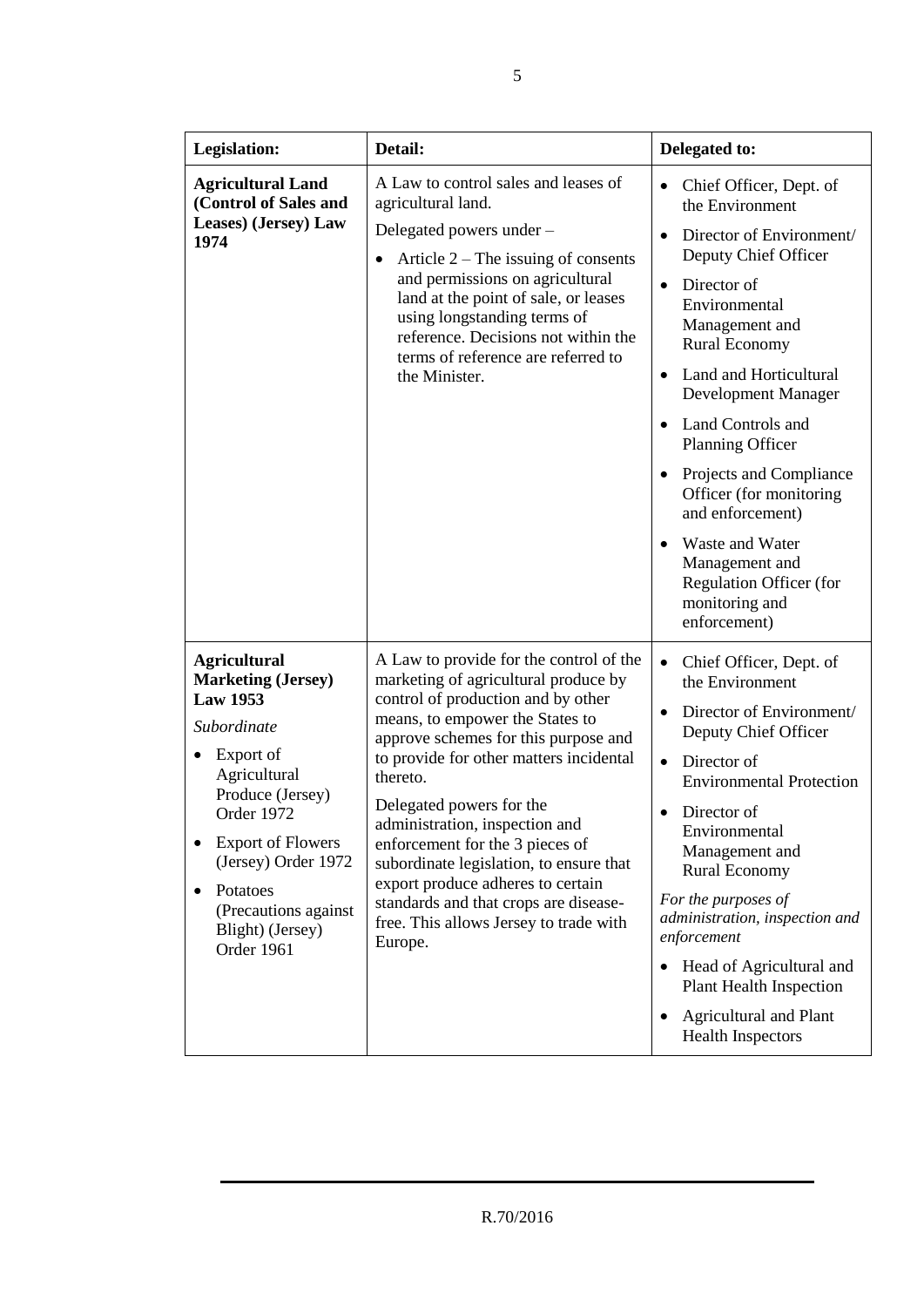| <b>Legislation:</b>                                                                                                                                                              | Detail:                                                                                                                                                                                                                                                                                                                                                                                                                                                                                                                                                                                                                                                                                                                                                                                                                                                                                                                                                                                                                                                                                                                                            | Delegated to:                                                                                                                                                                                                                |
|----------------------------------------------------------------------------------------------------------------------------------------------------------------------------------|----------------------------------------------------------------------------------------------------------------------------------------------------------------------------------------------------------------------------------------------------------------------------------------------------------------------------------------------------------------------------------------------------------------------------------------------------------------------------------------------------------------------------------------------------------------------------------------------------------------------------------------------------------------------------------------------------------------------------------------------------------------------------------------------------------------------------------------------------------------------------------------------------------------------------------------------------------------------------------------------------------------------------------------------------------------------------------------------------------------------------------------------------|------------------------------------------------------------------------------------------------------------------------------------------------------------------------------------------------------------------------------|
| <b>Animals (Trapping)</b><br>(Jersey) Law 1961<br>Subordinate<br>Small Ground<br>Vermin Traps<br>(Jersey) Order 1961<br><b>Spring Traps</b><br>(Approval) (Jersey)<br>Order 1996 | A Law to define approved traps and to<br>regulate and enforce their appropriate<br>use.                                                                                                                                                                                                                                                                                                                                                                                                                                                                                                                                                                                                                                                                                                                                                                                                                                                                                                                                                                                                                                                            | Chief Officer, Dept. of<br>$\bullet$<br>the Environment<br>Director of Environment/<br>$\bullet$<br>Deputy Chief Officer<br>Principal Ecologist<br><b>States Veterinary Officer</b>                                          |
| <b>Animal Welfare</b><br>(Jersey) Law 2004<br>Subordinate<br>Animal Welfare<br>(Licence Fee)<br>(Jersey) Order 2008<br>Animal Welfare<br>(Poisons) (Jersey)<br>Order 2007        | A Law to consolidate and revise the<br>laws promoting the welfare of animals<br>and the prevention of suffering by<br>animals, to regulate the keeping and<br>use of animals, and for connected<br>purposes.<br>The Law defines the Veterinary<br>Officer according to the definition<br>given under the Diseases of Animals<br>(Jersey) Law 1956. The Appointed<br>Veterinary Officer (or their appointed<br>Deputy under Part 2, Article 2 of the<br>1956 Law) has delegated powers under<br>all Orders and is empowered to<br>perform all duties relating to<br>veterinary matters (Articles 1 to 7).<br>Additional delegated powers are<br>requested for appointment; as an<br>Inspector is required, in accordance<br>with Article 22, to carry out licensing<br>visits or enter premises licensed in<br>accordance with Articles 14 or 15 of<br>the Law.<br>The Animal Welfare (Jersey) Law<br>2004 to restrict the powers of an<br>Inspector appointed under Article 22,<br>prohibiting them from exercising<br>functions in relation to licensing if the<br>licensed activity is also undertaken by<br>the Inspector or his/her employers. | Chief Officer, Dept. of<br>$\bullet$<br>the Environment<br>Director of Environment/<br>$\bullet$<br>Deputy Chief Officer<br><b>States Veterinary Officer</b><br>Principal Ecologist<br><b>States Veterinary</b><br>Assistant |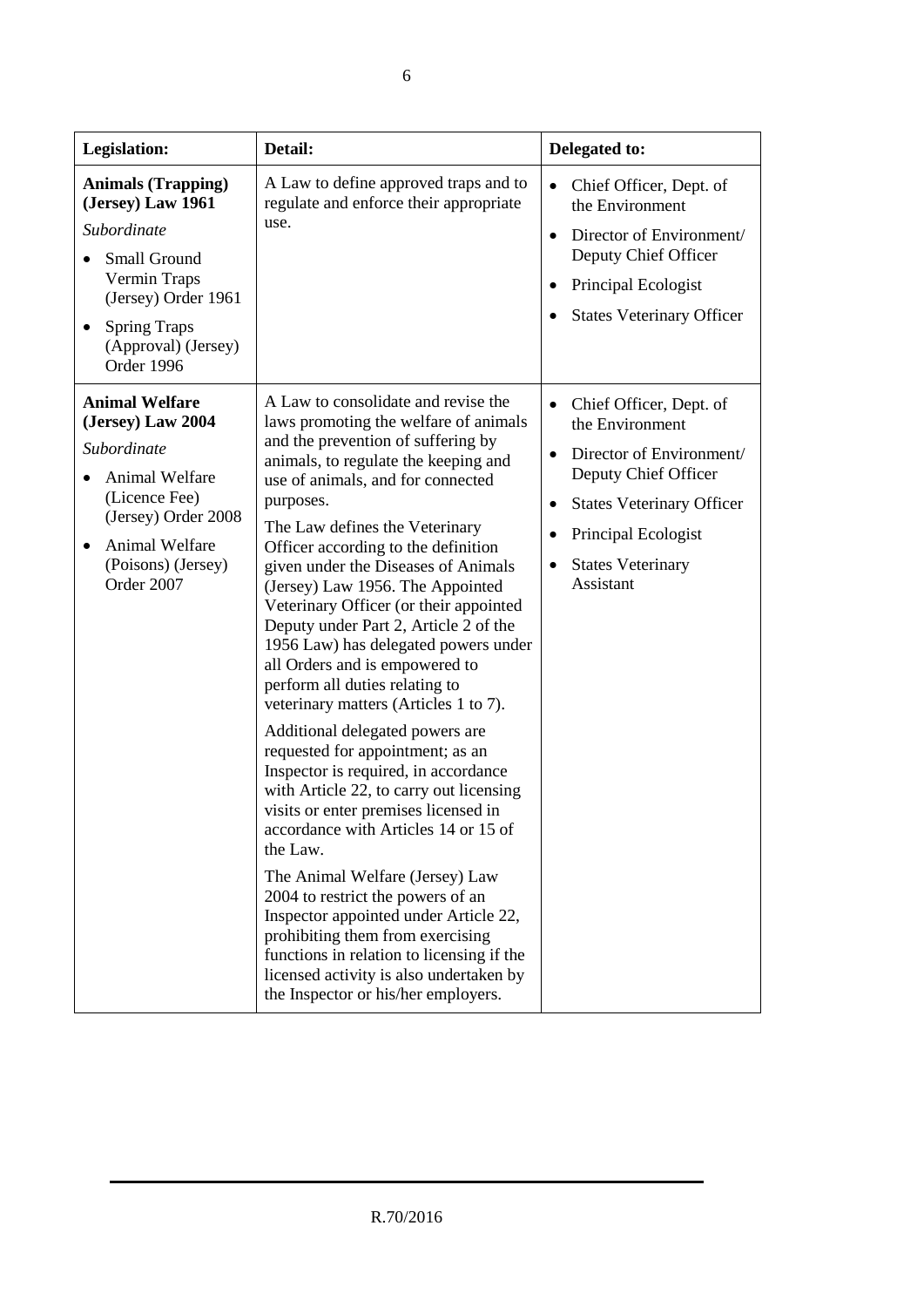| <b>Legislation:</b>                                                                                                                                                                                                                                                                                | Detail:                                                                                                                                                                                                                                                                                                                                                                                                                                                                                                                                                                                                                                                                                                                                                                                                                                                                                                                                                                                                                                                                                                                  | Delegated to:                                                                                                                                                                                                                                                                                                                                                                    |
|----------------------------------------------------------------------------------------------------------------------------------------------------------------------------------------------------------------------------------------------------------------------------------------------------|--------------------------------------------------------------------------------------------------------------------------------------------------------------------------------------------------------------------------------------------------------------------------------------------------------------------------------------------------------------------------------------------------------------------------------------------------------------------------------------------------------------------------------------------------------------------------------------------------------------------------------------------------------------------------------------------------------------------------------------------------------------------------------------------------------------------------------------------------------------------------------------------------------------------------------------------------------------------------------------------------------------------------------------------------------------------------------------------------------------------------|----------------------------------------------------------------------------------------------------------------------------------------------------------------------------------------------------------------------------------------------------------------------------------------------------------------------------------------------------------------------------------|
| <b>Artificial</b><br><b>Insemination of</b><br><b>Domestic Animals</b><br>(Jersey) Law 1952<br>Subordinate<br>Artificial<br>Insemination of<br><b>Domestic Animals</b><br>(Bovine Semen)<br>(Jersey) Order 2008<br>Artificial<br>Insemination of<br><b>Domestic Animals</b><br>(Jersey) Order 2008 | Licences to those wishing to collect,<br>store, distribute or sell the semen from<br>any male domestic animal (Article 2).<br>Licences to persons wishing to import<br>(other than cattle) or export the<br>embryos, ova or semen of domestic<br>animals and to export (including<br>cattle) as above (Article 3).                                                                                                                                                                                                                                                                                                                                                                                                                                                                                                                                                                                                                                                                                                                                                                                                       | Chief Officer, Dept. of<br>$\bullet$<br>the Environment<br>Director of Environment/<br>$\bullet$<br>Deputy Chief Officer<br><b>States Veterinary Officer</b><br>$\bullet$                                                                                                                                                                                                        |
| <b>Conservation of</b><br><b>Wildlife (Jersey) Law</b><br>2000                                                                                                                                                                                                                                     | A Law to protect scheduled wild<br>animals and birds and their nests or<br>dens from death, damage or<br>disturbance.<br>Article 16 allows for the licensing of<br>normally prohibited activities under<br>Articles 6, 8, 9, 10, 11 and 15.<br>Prohibitions:<br>$\bullet$ 6 – Relating to dens and nests, etc. of<br>protected wild animals and protected<br>wild birds<br>$\bullet$ 8 – Keeping, etc. of protected wild<br>animals and protected wild birds<br>$\bullet$ 9 – Certain methods of killing or<br>taking wild birds<br>$\bullet$ 10 – Certain methods of killing or<br>taking wild animals (no licences have<br>ever been issued for 9 and 10)<br>$\bullet$ 11 – Export of certain reptiles and<br>amphibians<br>$\bullet$ 15 – Release, etc. of imported<br>species (specifically includes<br>pheasants and partridges)<br>Licences may only be issued if the<br>thing to be done is for scientific,<br>research or educational purposes<br>(e.g. ringing, marking, tracking);<br>preserving public health or public or<br>air safety; the re-introduction of a<br>species, the purpose of conservation or | Chief Officer, Dept. of<br>$\bullet$<br>the Environment<br>Director of Environment/<br>$\bullet$<br>Deputy Chief Officer<br>Director of<br>$\bullet$<br>Environmental<br>Management and<br><b>Rural Economy</b><br>Principal Ecologist<br>٠<br>For the purposes of<br>enforcement<br><b>Natural Environment</b><br>Officer<br><b>Research Ecologist</b><br>Sea Fisheries Officer |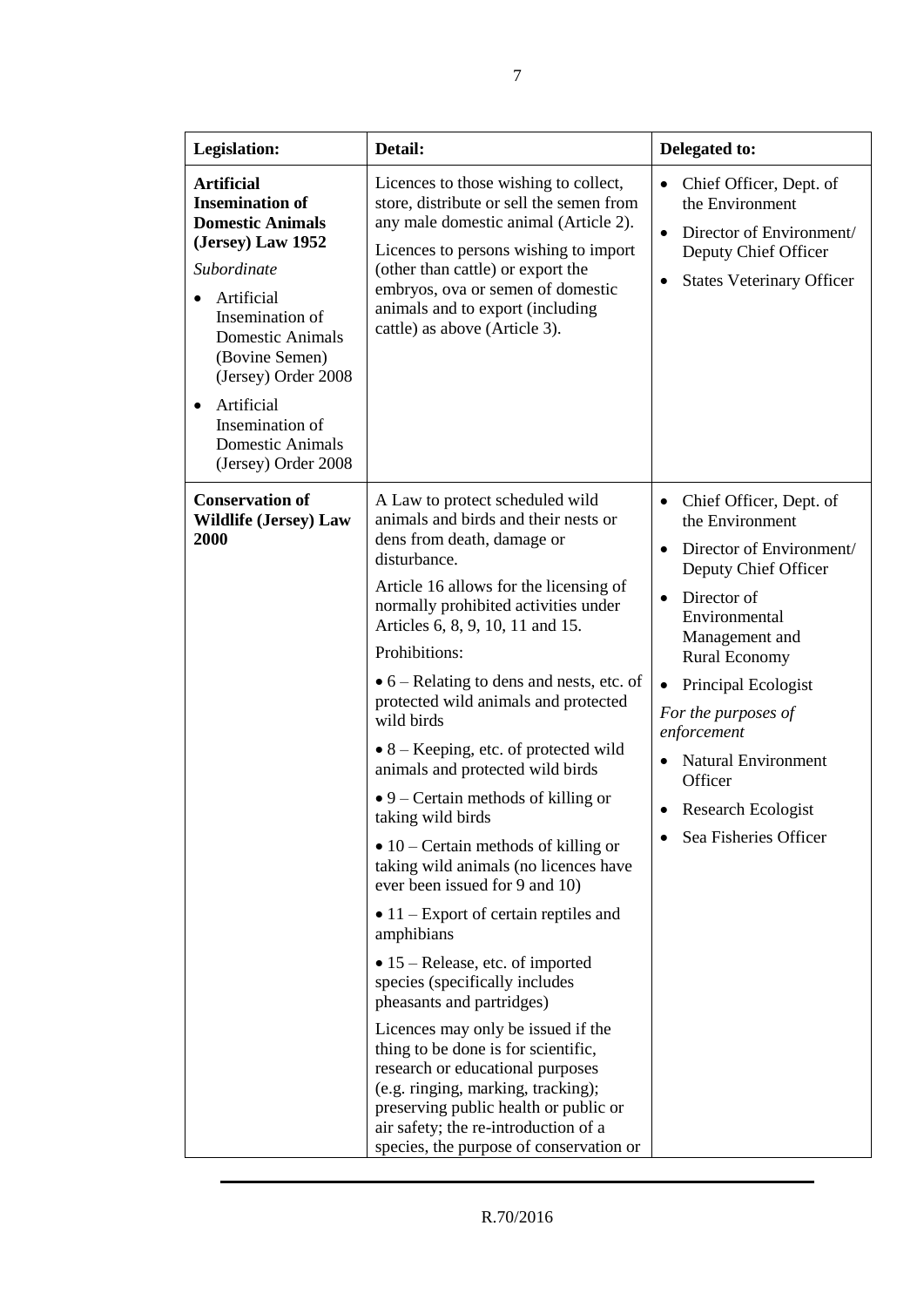| <b>Legislation:</b>                                          |                                                                                                             | Detail:                                                                                                                                                             | Delegated to:                                                                                    |
|--------------------------------------------------------------|-------------------------------------------------------------------------------------------------------------|---------------------------------------------------------------------------------------------------------------------------------------------------------------------|--------------------------------------------------------------------------------------------------|
|                                                              |                                                                                                             | the prevention of the spread of<br>diseases, preventing serious damage to<br>livestock and crops, AND                                                               |                                                                                                  |
|                                                              |                                                                                                             | 'there is no other satisfactory solution<br>and that anything Authorised by the<br>licence will not be detrimental to the<br>survival of the population concerned'. |                                                                                                  |
|                                                              |                                                                                                             | Delegated powers are also required<br>under Article 18 for enforcement<br>activities.                                                                               |                                                                                                  |
| <b>Dangerous Wild</b><br><b>Animals (Jersey) Law</b><br>1999 |                                                                                                             | This Law provides a licensing<br>requirement to keep a scheduled<br>animal (Article 3).                                                                             | Chief Officer, Dept. of<br>$\bullet$<br>the Environment<br>Director of Environment/<br>$\bullet$ |
|                                                              |                                                                                                             | Administration of this Law is<br>delegated to the States Veterinary<br>Officer, who will seek advice at<br>his/her discretion.                                      | Deputy Chief Officer<br><b>States Veterinary Officer</b><br>$\bullet$                            |
|                                                              | <b>Diseases of Animals</b><br>(Jersey) Law 1956                                                             | The Appointed Veterinary Officer<br>(under Part 2, Article 2 of the Law)                                                                                            | Chief Officer, Dept. of<br>$\bullet$<br>the Environment                                          |
|                                                              | Subordinate                                                                                                 | has delegated powers under all Orders<br>and is empowered to perform all duties                                                                                     | Director of Environment/<br>$\bullet$                                                            |
|                                                              | Diseases of Animals<br>(Approved                                                                            | relating to veterinary matters                                                                                                                                      | Deputy Chief Officer                                                                             |
|                                                              | Disinfectants)<br>(Jersey) Order 1958                                                                       | (Articles 1 to 7).<br>Licences are issued under delegated<br>powers.                                                                                                | Director of<br>$\bullet$<br>Environmental<br>Management and                                      |
|                                                              | Diseases of Animals<br>(Bees) (Jersey)<br>Order 2013                                                        | The Minister is advised of the<br>outbreak of any notifiable disease.                                                                                               | <b>Rural Economy</b>                                                                             |
|                                                              | <b>Diseases of Animals</b><br>(Importation of<br>Miscellaneous<br>Goods and Animals)<br>(Jersey) Order 2012 |                                                                                                                                                                     |                                                                                                  |
| $\bullet$                                                    | Diseases of Animals<br>(Miscellaneous<br>Provisions) (Jersey)<br>Order 1958                                 |                                                                                                                                                                     |                                                                                                  |
|                                                              | Diseases of Animals<br>(Miscellaneous<br>Provisions) (Jersey)<br>Order 2016                                 |                                                                                                                                                                     |                                                                                                  |
|                                                              | Diseases of Animals<br>(Non-Rabies)<br>(Importation of                                                      |                                                                                                                                                                     |                                                                                                  |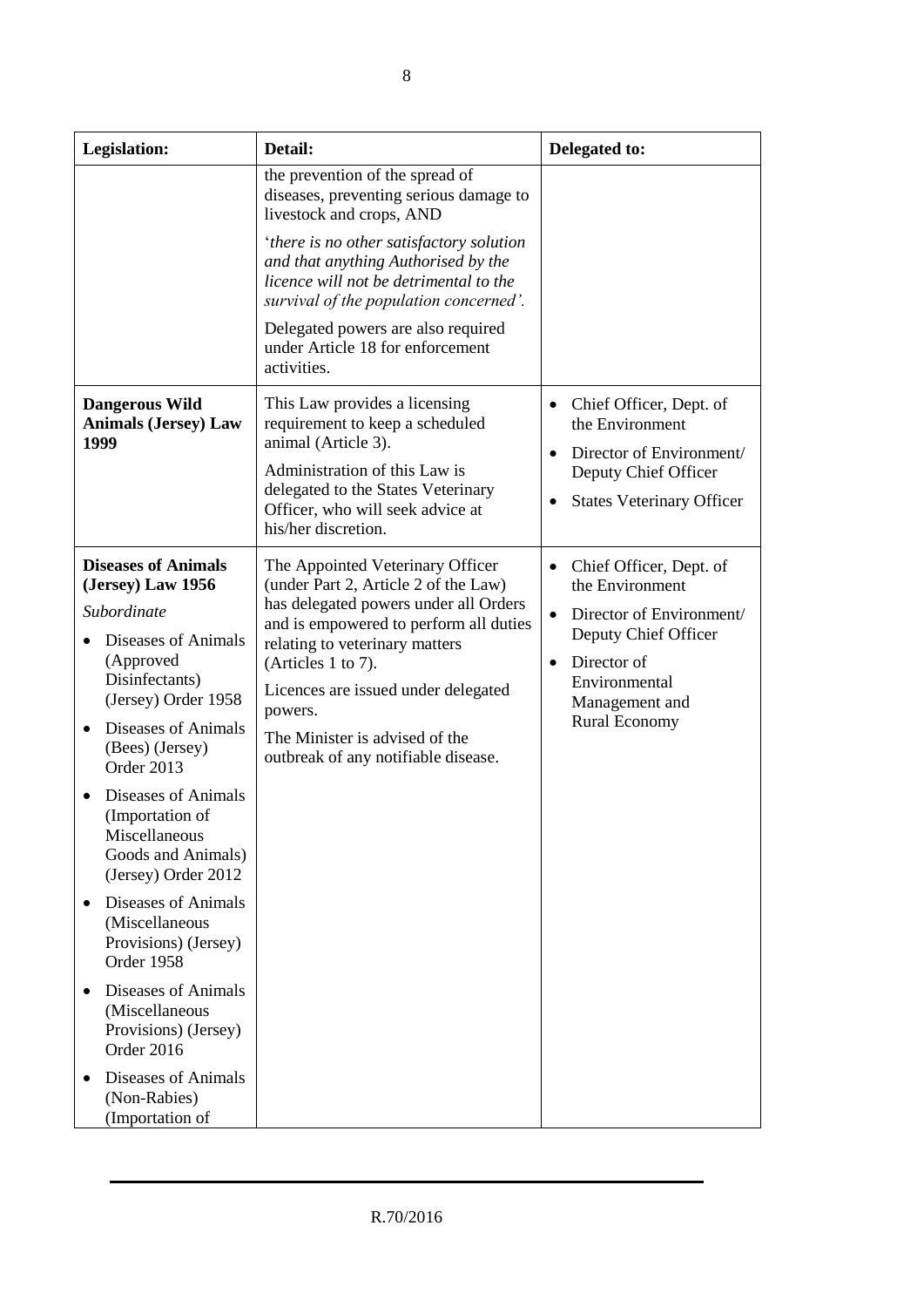| <b>Legislation:</b>                                                                                                                   | Detail: | Delegated to: |
|---------------------------------------------------------------------------------------------------------------------------------------|---------|---------------|
| Mammals) (Jersey)<br>Order 2011                                                                                                       |         |               |
| Diseases of Animals<br>$\bullet$<br>(Pigs, Goats and<br>Sheep Registration,<br>Identification and<br>Movement) (Jersey)<br>Order 2007 |         |               |
| Diseases of Animals<br>$\bullet$<br>(Rabies)<br>(Importation of<br>Mammals) (Jersey)<br>Order 2011                                    |         |               |
| Diseases of Animals<br>$\bullet$<br>(Waste Foods)<br>(Jersey) Order 1958                                                              |         |               |
| <b>Notifiable Disease</b><br><b>Orders</b>                                                                                            |         |               |
| Anthrax (Jersey)<br>$\bullet$<br>Order 1958                                                                                           |         |               |
| Aujeszky's Disease<br>$\bullet$<br>(Jersey) Order 1984                                                                                |         |               |
| Contagious<br>٠<br>Abortion (Jersey)<br>Order 1958                                                                                    |         |               |
| Diseases of Animals<br>$\bullet$<br>(African Horse<br>Sickness) (Jersey)<br>Order 2016                                                |         |               |
| <b>Diseases of Animals</b><br>(Avian Influenza)<br>(Jersey) Order 2005                                                                |         |               |
| Diseases of Animals<br>$\bullet$<br>(Bluetongue)<br>(Jersey) Order 2006                                                               |         |               |
| Diseases of Animals<br>$\bullet$<br>(Infectious Bovine<br>Rhinotracheitis)<br>(Jersey) Order 2012                                     |         |               |
| <b>Enzootic Bovine</b><br>$\bullet$<br>Leucosis Disease<br>(Jersey) Order 1984                                                        |         |               |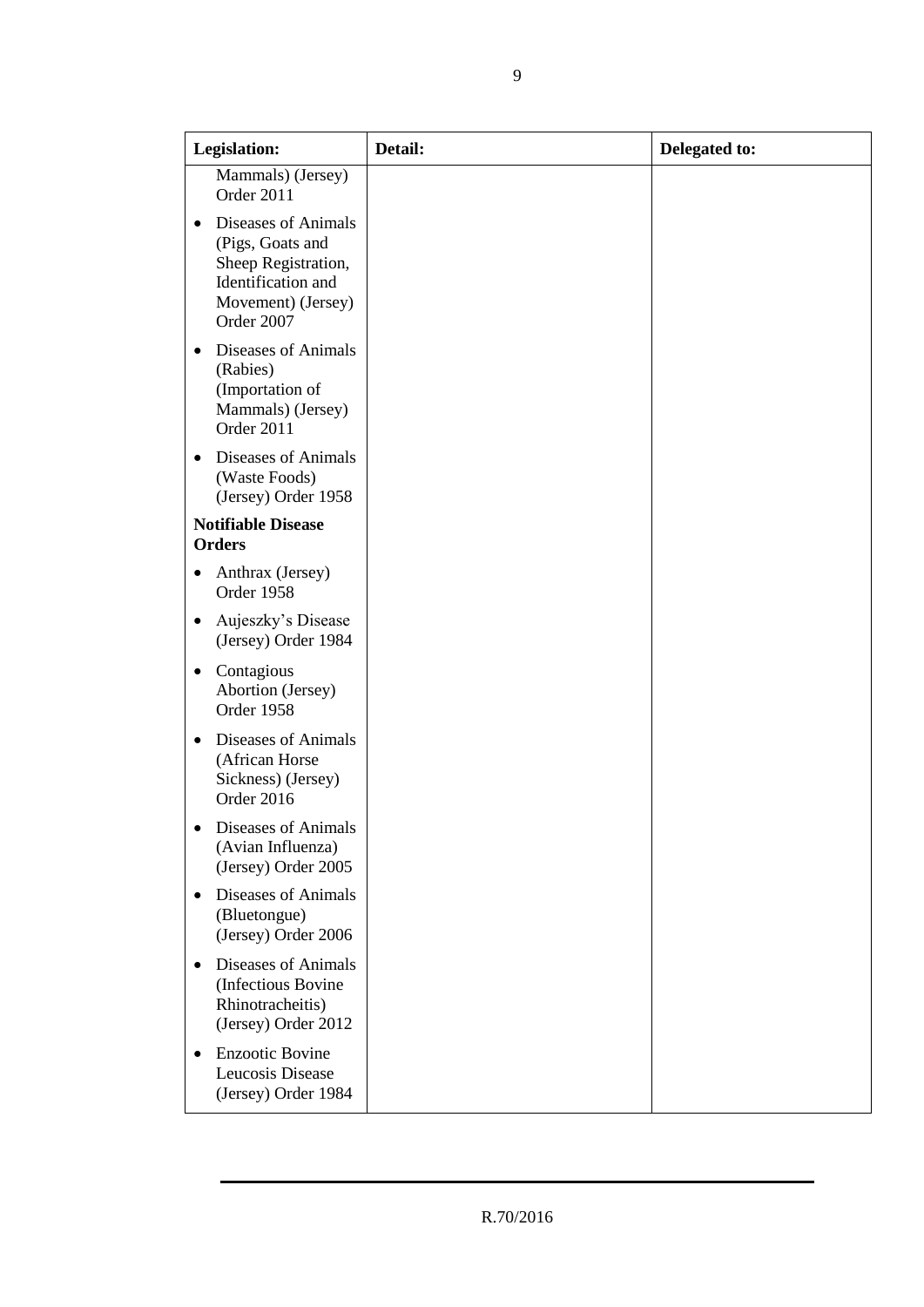| <b>Legislation:</b>                                           | Detail: | Delegated to: |
|---------------------------------------------------------------|---------|---------------|
| Epizootic<br>$\bullet$<br>Lymphangitis<br>(Jersey) Order 1958 |         |               |
| Foot-and-Mouth<br>Disease (Jersey)<br>Order 1958              |         |               |
| Fowl Pest (Jersey)<br>$\bullet$<br>Order 1958                 |         |               |
| <b>Glanders or Farcy</b><br>$\bullet$<br>(Jersey) Order 1958  |         |               |
| Pleuro-Pneumonia<br>$\bullet$<br>(Jersey) Order 1958          |         |               |
| Psittacosis (Jersey)<br>$\bullet$<br>Order 1958               |         |               |
| Rabies (Control)<br>$\bullet$<br>(Jersey) Order 1976          |         |               |
| Sheep-Pox (Jersey)<br>$\bullet$<br>Order 1958                 |         |               |
| Sheep Scab (Jersey)<br>٠<br>Order 1958                        |         |               |
| <b>Swine Fever</b><br>(Jersey) Order 1958                     |         |               |
| Swine Vesicular<br>Disease (Jersey)<br>Order 1974             |         |               |
| Tuberculosis<br>(Jersey) Order 1958                           |         |               |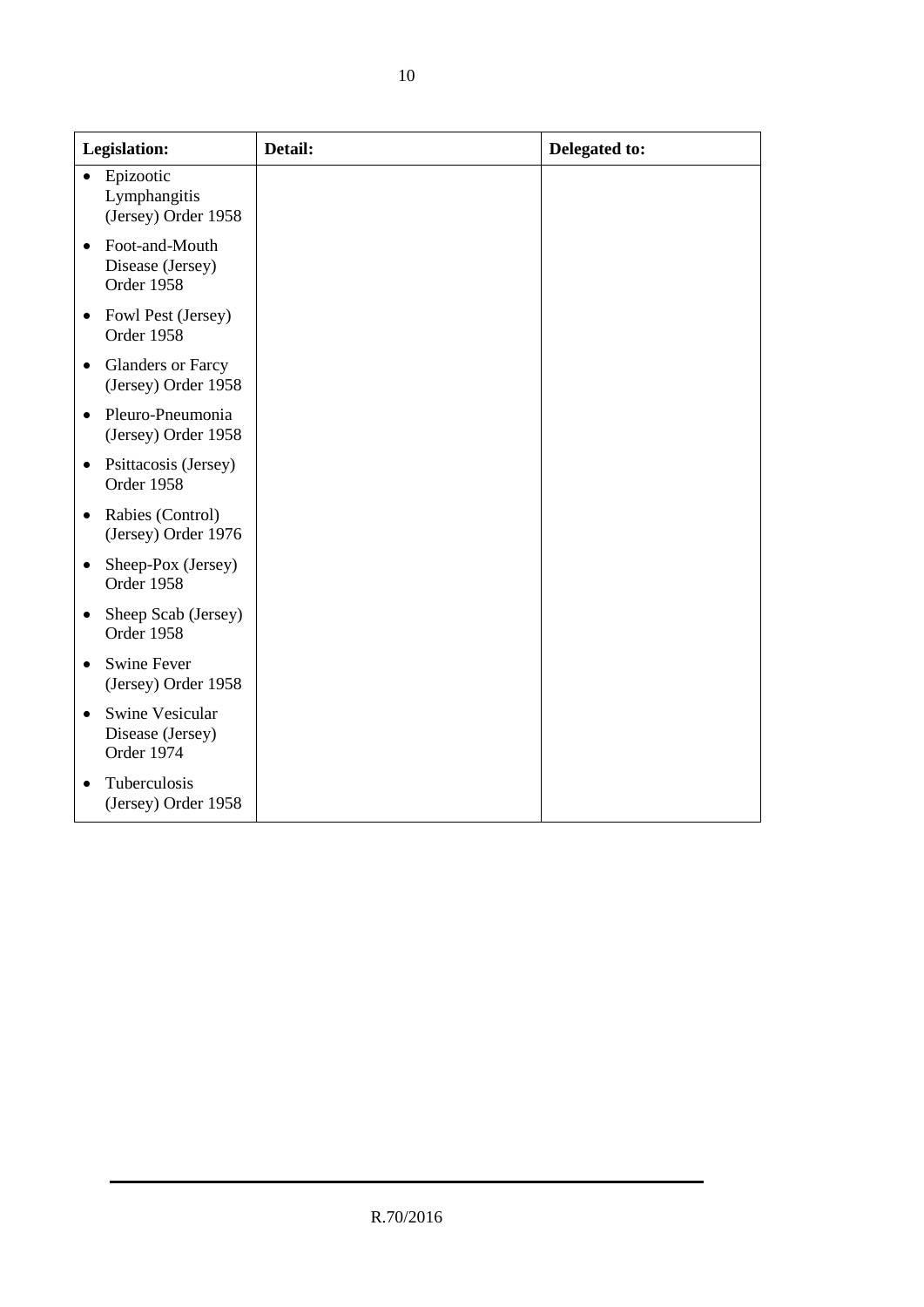| Legislation:                                                                                                   | Detail:                                                                                                                                                                                                                                                                                                                                                                                                                                                                                                                                                                                                                                                                                                                                                                                                                                                                                                                                | Delegated to:                                                                                                                                                                                                                                                                                                                                                                                                                                                                                                                                                                                                                                      |
|----------------------------------------------------------------------------------------------------------------|----------------------------------------------------------------------------------------------------------------------------------------------------------------------------------------------------------------------------------------------------------------------------------------------------------------------------------------------------------------------------------------------------------------------------------------------------------------------------------------------------------------------------------------------------------------------------------------------------------------------------------------------------------------------------------------------------------------------------------------------------------------------------------------------------------------------------------------------------------------------------------------------------------------------------------------|----------------------------------------------------------------------------------------------------------------------------------------------------------------------------------------------------------------------------------------------------------------------------------------------------------------------------------------------------------------------------------------------------------------------------------------------------------------------------------------------------------------------------------------------------------------------------------------------------------------------------------------------------|
| <b>Endangered Species</b><br>(CITES) (Jersey) Law<br>2012                                                      | <b>MANAGEMENT AUTHORITY</b><br>(Article 6(1))<br>A Law to regulate the trade in certain<br>animal and plant species that are or<br>may be in danger of extinction, and to<br>ensure the implementation of the<br>Convention on the International Trade<br>in Endangered Species (CITES), and<br>for connected purposes.<br>The Law prescribes a number of<br>functions to the Management<br>Authority under Articles 7, 8 and 12<br>to 30, connected to the permitting,<br>licensing and reporting of the import,<br>export and re-export of listed species<br>or their derivatives, as well as the<br>registration of local commercial<br>breeding and trade operations. The<br>Management Authority is also<br>required to co-operate with recognized<br>management authorities in the<br>implementation and enforcement of<br>legislation, in Jersey and in other<br>countries or territories, relating to<br>species conservation. | <b>States Veterinary Officer</b><br><b>States Veterinary</b><br>$\bullet$<br>Assistant<br>Director of<br>$\bullet$<br><b>Environmental Policy</b><br>Director of Environment/<br>$\bullet$<br>Deputy Chief Officer<br>Note: for the purposes of<br>enforcement/inspection, the<br><b>Endangered Species (CITES)</b><br>(Designation and<br>Appointment) (Jersey)<br>Order 2012, Article 3 already<br>appoints additional officers<br>to those appointed under<br>Article $11(1)$ of the Law,<br>as follows:<br>Director of<br><b>Environmental Policy</b><br>An Inspector within the<br>meaning of the Diseases<br>of Animals (Jersey) Law<br>1956 |
| Subordinate<br><b>Endangered Species</b><br>(CITES)<br>(Designation and<br>Appointment)<br>(Jersey) Order 2012 | <b>SCIENTIFIC AUTHORITY</b><br>(Article 2)<br>Pursuant to Article $9(1)$ of the Law,<br>the Minister for the Environment is<br>designated as the Scientific Authority.<br>The Law prescribes a number of<br>powers and functions of the Scientific<br>Authority in Article 10 in relation to<br>advising the Management Authority of<br>decisions in respect of the issuance of<br>permits for import, export or re-export<br>of listed specimens or derivatives.                                                                                                                                                                                                                                                                                                                                                                                                                                                                      | Director of<br>$\bullet$<br><b>Environmental Policy</b><br>Director of Environment/<br>Deputy Chief Officer                                                                                                                                                                                                                                                                                                                                                                                                                                                                                                                                        |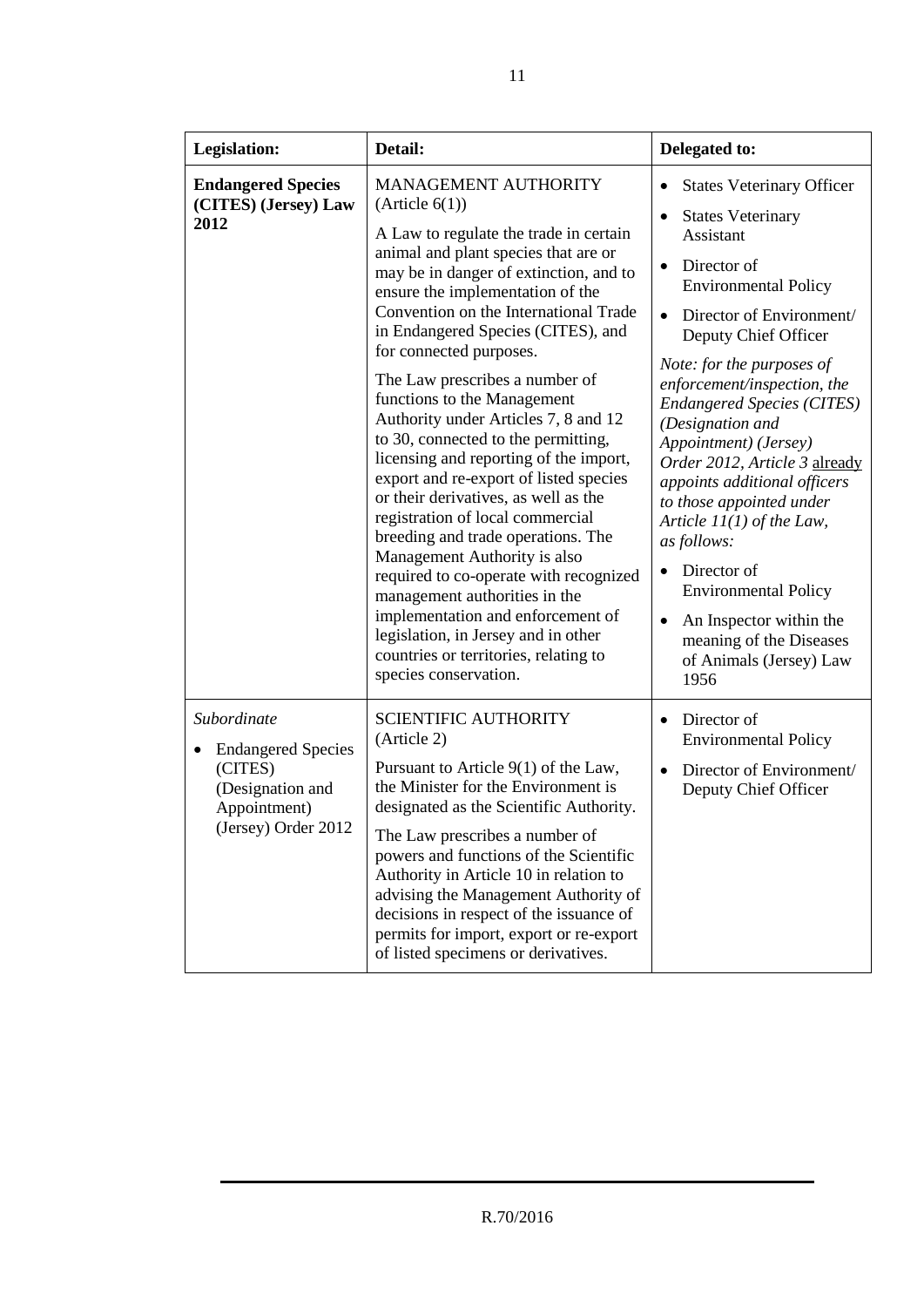| <b>Legislation:</b>                                                                                          | Detail:                                                                                                                                                                                                                                                                                                                                                                                                                                                                                                                                                                                                                                                                                                                                    | Delegated to:                                                                                                                                                                                                                                                                   |
|--------------------------------------------------------------------------------------------------------------|--------------------------------------------------------------------------------------------------------------------------------------------------------------------------------------------------------------------------------------------------------------------------------------------------------------------------------------------------------------------------------------------------------------------------------------------------------------------------------------------------------------------------------------------------------------------------------------------------------------------------------------------------------------------------------------------------------------------------------------------|---------------------------------------------------------------------------------------------------------------------------------------------------------------------------------------------------------------------------------------------------------------------------------|
| <b>European</b><br><b>Communities</b><br>Legislation<br>(Implementation)<br>(Jersey) Law 2014                | A Law to enable the States or the<br>Minister for External Relations to give<br>effect in Jersey to legislation of the<br>European Union and to make<br>supplementary provision in relation to<br>that legislation, to make amendments<br>and other provision in connection with<br>the Treaty of Lisbon, and for related<br>purposes.                                                                                                                                                                                                                                                                                                                                                                                                     |                                                                                                                                                                                                                                                                                 |
| Subordinate                                                                                                  |                                                                                                                                                                                                                                                                                                                                                                                                                                                                                                                                                                                                                                                                                                                                            |                                                                                                                                                                                                                                                                                 |
| Community<br>٠<br>Provisions (Bovine<br>Embryos) (Jersey)<br><b>Regulations 2010</b>                         | Legislation that regulates the trade in<br>bovine embryos with Member States,<br>and controls the importation of bovine<br>embryos from third countries.<br>Approves embryo collection teams,<br>including laboratories, embryo<br>production teams and storage facilities<br>for trade.<br>Inspections and enforcement are<br>carried out by States Veterinary<br>Officer or their assistant(s).                                                                                                                                                                                                                                                                                                                                          | Chief Officer, Dept. of<br>the Environment<br>Director of Environment/<br>$\bullet$<br>Deputy Chief Officer<br>Director of<br>$\bullet$<br>Environmental<br>Management and<br><b>Rural Economy</b><br><b>States Veterinary Officer</b>                                          |
| Community<br>٠<br>Provisions (Welfare<br>of Animals during<br>Transport) (Jersey)<br><b>Regulations 2013</b> | Regulations that ensure the application<br>and implementation of two European<br>Council Regulations that deal with the<br>welfare of animals when they are<br>being transported.<br>Those Regulations are $-$<br>Council Regulation (EC) No. 1/2005<br>and Council Regulation (EC)<br>No. 1255/97 which harmonise<br>applicable animal welfare controls as<br>well as preventing the occurrence and<br>spread of infectious animal diseases.<br>These Regulations put in place more<br>stringent requirements than previously,<br>so as to prevent pain and suffering in<br>order to safeguard the welfare and<br>health of animals during and after<br>transport.<br>Inspections and enforcement are<br>carried out by States Veterinary | Chief Officer, Dept. of<br>the Environment<br>Director of Environment/<br>$\bullet$<br>Deputy Chief Officer<br>Director of<br>$\bullet$<br>Environmental<br>Management and<br><b>Rural Economy</b><br><b>States Veterinary Officer</b><br><b>States Veterinary</b><br>Assistant |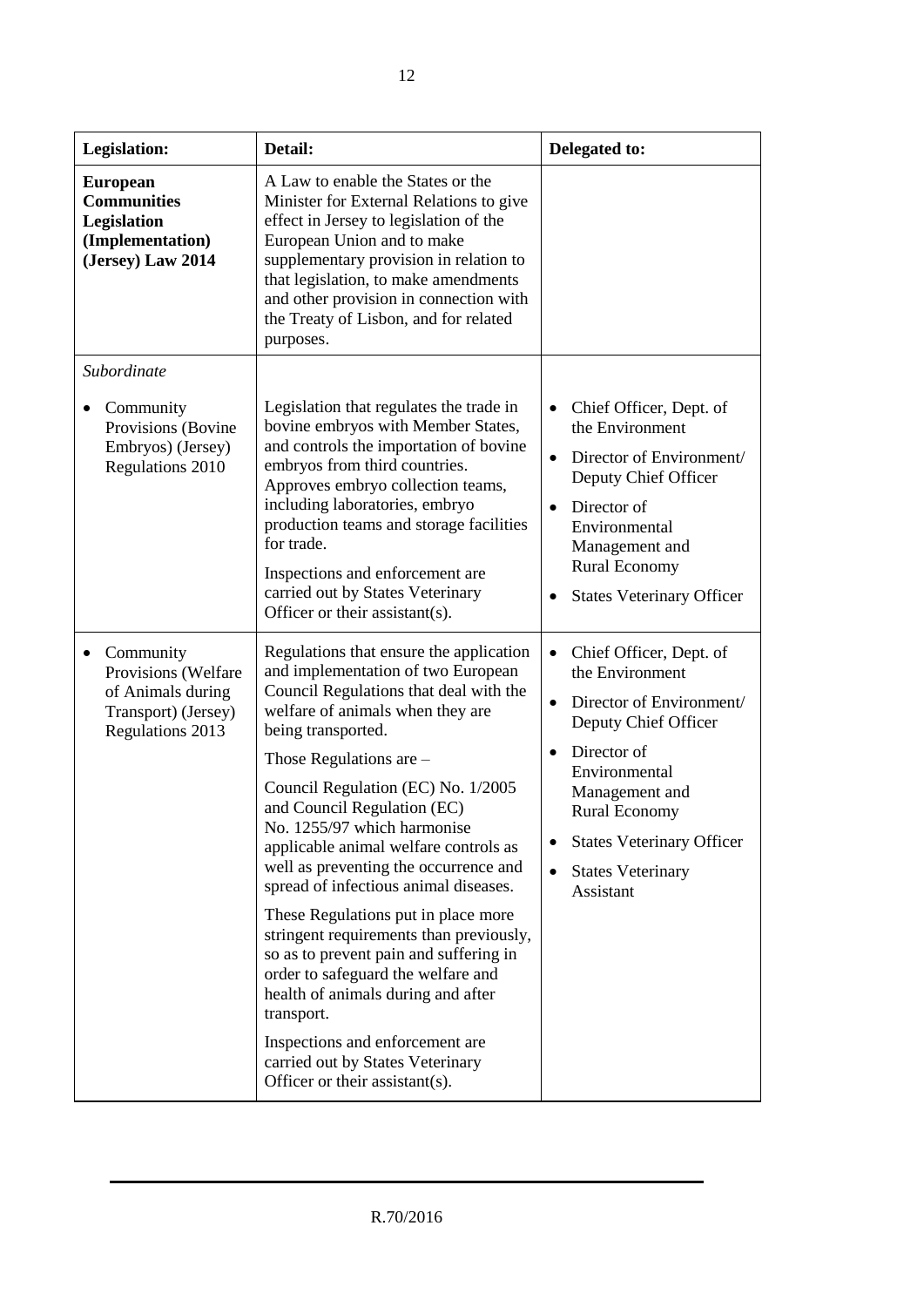| Legislation:                                                                                                                           | Detail:                                                                                                                                                                                                                                                                                                                                                                                                    | Delegated to:                                                                                                                                                                                                                                |
|----------------------------------------------------------------------------------------------------------------------------------------|------------------------------------------------------------------------------------------------------------------------------------------------------------------------------------------------------------------------------------------------------------------------------------------------------------------------------------------------------------------------------------------------------------|----------------------------------------------------------------------------------------------------------------------------------------------------------------------------------------------------------------------------------------------|
| EU Legislation<br>(Aquatic Animal<br>Health) (Jersey)<br>Regulations 2016                                                              | Regulations to ensure the health of<br>aquaculture animals and aquaculture<br>products in order to prevent the spread<br>of disease.<br>Regulation, enforcement and<br>inspections are carried out by States<br>Veterinary Officer or their assistant(s).                                                                                                                                                  | Chief Officer, Dept. of<br>the Environment<br>Director of Environment/<br>$\bullet$<br>Deputy Chief Officer<br><b>States Veterinary Officer</b><br><b>States Veterinary</b><br>Assistant                                                     |
| EU Legislation<br>(Transmissible<br>Spongiform<br>Encephalopathies)<br>(Jersey) Regulations<br>2015                                    | These Regulations provide for the<br>enforcement of Regulation (EC)<br>No. 999/2001 of the European<br>Parliament and of the Council laying<br>down rules for the prevention, control<br>and eradication of certain<br>transmissible spongiform<br>encephalopathies ("the EU TSE<br>Regulation").<br>Inspections and enforcement are<br>carried out by States Veterinary<br>Officer or their assistant(s). | Chief Officer, Dept. of<br>٠<br>the Environment<br>Director of Environment/<br>$\bullet$<br>Deputy Chief Officer<br><b>States Veterinary Officer</b><br>$\bullet$<br><b>States Veterinary</b><br>٠<br>Assistant                              |
| <b>EU</b> Legislation<br>٠<br>(Veterinary and<br>Zootechnical<br>Checks – Trade with<br>Member States)<br>(Jersey)<br>Regulations 2016 | These Regulations implement Council<br>Directive 90/425 concerning<br>veterinary and zootechnical checks<br>applicable in intra-Community trade in<br>live animals and certain animal<br>products with a view to the completion<br>of the internal market.<br>Inspections and enforcement are<br>carried out by the States Veterinary<br>Officer or their assistant(s).                                    | Chief Officer, Dept. of<br>the Environment<br>Director of Environment/<br>Deputy Chief Officer<br>Director of<br>$\bullet$<br>Environmental<br>Management and Rural<br>Economy<br><b>States Veterinary Officer</b>                           |
| <b>EU</b> Legislation<br>(Veterinary<br>Checks - Imports<br>from Third<br>Countries) (Jersey)<br>Regulations 2016                      | These Regulations implement Council<br>Directive 91/496 laying down the<br>principles governing the organization<br>of veterinary checks on animals<br>entering the Community from third<br>countries.<br>Inspections and enforcement are<br>carried out by the States Veterinary<br>Officer or their assistant(s).                                                                                        | Chief Officer, Dept. of<br>$\bullet$<br>the Environment<br>Director of Environment/<br>$\bullet$<br>Deputy Chief Officer<br>Director of<br>$\bullet$<br>Environmental<br>Management and Rural<br>Economy<br><b>States Veterinary Officer</b> |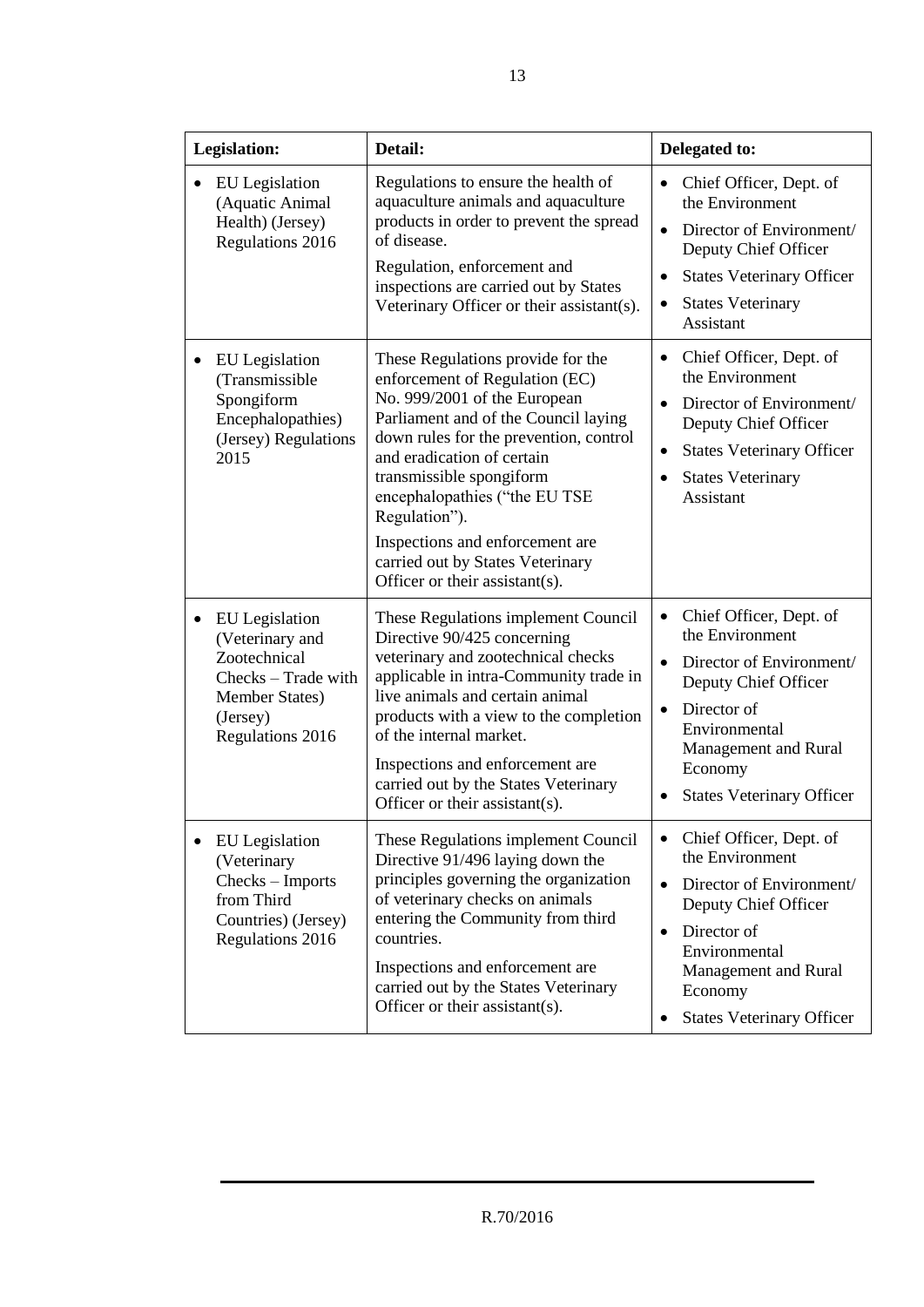| <b>Legislation:</b> |                                                                                                                          | Detail:                                                                                                                                                                                                                                                                                                                                                                                                                                                                                                                                                             | Delegated to:                                                                                                                                                                                                                                                                                        |
|---------------------|--------------------------------------------------------------------------------------------------------------------------|---------------------------------------------------------------------------------------------------------------------------------------------------------------------------------------------------------------------------------------------------------------------------------------------------------------------------------------------------------------------------------------------------------------------------------------------------------------------------------------------------------------------------------------------------------------------|------------------------------------------------------------------------------------------------------------------------------------------------------------------------------------------------------------------------------------------------------------------------------------------------------|
|                     | European<br>Communities<br>Legislation<br>(Bluetongue)<br>(Jersey) Regulations<br>2008                                   | Legislation to regulate the controls,<br>monitoring, surveillance and<br>restrictions on movements of certain<br>animals of susceptible species in<br>relation to bluetongue.<br>Inspections and enforcement are<br>carried out by States Veterinary<br>Officer or their assistant(s).                                                                                                                                                                                                                                                                              | Chief Officer, Dept. of<br>the Environment<br>Director of Environment/<br>Deputy Chief Officer<br>Director of<br>Environmental<br>Management and<br><b>Rural Economy</b><br><b>States Veterinary Officer</b>                                                                                         |
|                     | European<br>Communities<br>Legislation<br>(Implementation)<br>(Cattle<br>Identification)<br>(Jersey) Regulations<br>2002 | Legislation to ensure the correct form<br>and application of prescribed cattle<br>eartags (Regulation 2).<br>The registration of cattle and<br>recording of movements<br>(Regulation 7)<br>Provide replacement passports<br>٠<br>(Regulation 10)<br>Powers of entry to inspect cattle,<br>$\bullet$<br>examine and remove records, check<br>unused eartags (Regulation 13).<br>Serve a notice restricting<br>movement from the holding<br>(Regulation 14).<br>Inspections and enforcement are<br>carried out by States Veterinary<br>Officer or their assistant(s). | Chief Officer, Dept. of<br>٠<br>the Environment<br>Director of Environment/<br>$\bullet$<br>Deputy Chief Officer<br><b>States Veterinary Officer</b>                                                                                                                                                 |
|                     | Pet Travel Scheme<br>(Jersey) Regulations<br>2011                                                                        | Legislation that regulates the<br>movement of pet animals arriving<br>from outside the British Islands<br>entering Jersey from a member State<br>or a third country.<br>Inspections and enforcement are<br>carried out by States Veterinary<br>Officer or their assistant(s).                                                                                                                                                                                                                                                                                       | Chief Officer,<br>Department of the<br>Environment<br>Director of Environment/<br>$\bullet$<br>Deputy Chief Officer<br>Director of<br>Environmental<br>Management and<br><b>Rural Economy</b><br><b>States Veterinary Officer</b><br>$\bullet$<br><b>States Veterinary</b><br>$\bullet$<br>Assistant |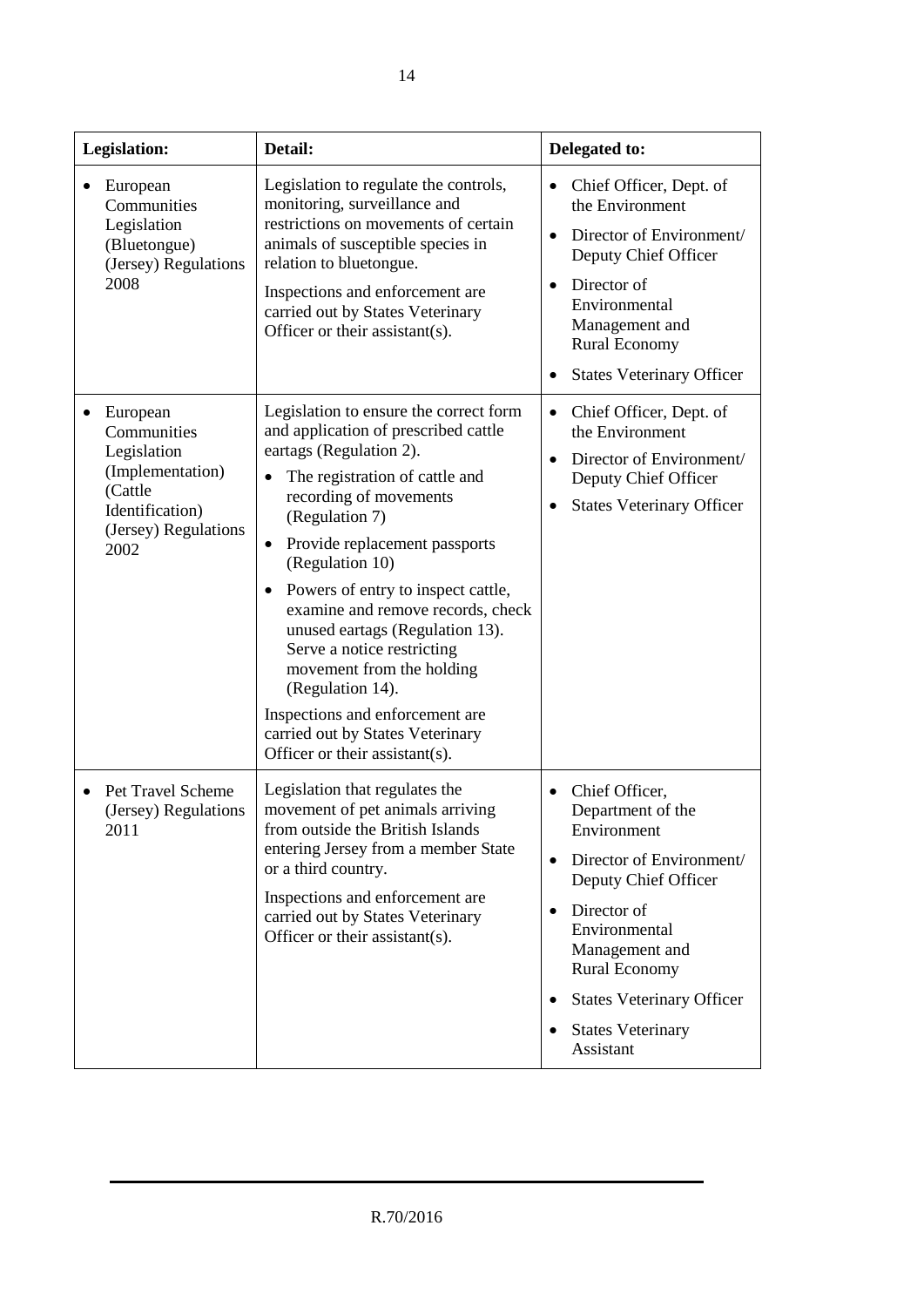| <b>Legislation:</b>                                                                                                                                                                                   | Detail:                                                                                                                                                                                                                                                                                                                                           | Delegated to:                                                                                                                                                                                                                                                                                                                                                                                                                                                                                                                                   |
|-------------------------------------------------------------------------------------------------------------------------------------------------------------------------------------------------------|---------------------------------------------------------------------------------------------------------------------------------------------------------------------------------------------------------------------------------------------------------------------------------------------------------------------------------------------------|-------------------------------------------------------------------------------------------------------------------------------------------------------------------------------------------------------------------------------------------------------------------------------------------------------------------------------------------------------------------------------------------------------------------------------------------------------------------------------------------------------------------------------------------------|
| <b>Fertilisers and</b><br><b>Feeding Stuffs</b><br>(Jersey) Law 1950<br>Subordinate<br>Fertilisers and<br><b>Feeding Stuffs</b><br>(Jersey) Order 1972                                                | A Law to make provision with respect<br>to the sale of fertilisers and feeding<br>stuffs in the Island, and their contents,<br>which must not have animal extracts<br>within them.<br>Inspections and enforcement are<br>carried out by States Veterinary<br>Officer or their assistant(s).                                                       | Chief Officer, Dept. of<br>the Environment<br>Director of Environment/<br>$\bullet$<br>Deputy Chief Officer<br>Director of<br>$\bullet$<br>Environmental<br>Management and<br><b>Rural Economy</b><br><b>States Veterinary Officer</b>                                                                                                                                                                                                                                                                                                          |
| Food and<br><b>Environment</b><br><b>Protection Act 1985</b><br>(Jersey) Order 1987                                                                                                                   | An Order to authorize the issue of<br>licences for the deposit of substances<br>at sea (Article 5 of 1987 Order),<br>e.g. dredge spoil from maintenance<br>dredging of the harbours, burials at<br>sea.<br>Detailed protocols establish the<br>procedures and fees for each class of<br>deposit, together with lists of<br>compulsory consultees. | Chief Officer, Dept. of<br>$\bullet$<br>the Environment<br>Director of Environment/<br>$\bullet$<br>Deputy Chief Officer                                                                                                                                                                                                                                                                                                                                                                                                                        |
| <b>Pesticides (Jersey)</b><br><b>Law 1991</b><br>Subordinate<br>Pesticides (General<br>Provisions) (Jersey)<br>Order 1991<br>Pesticides<br>(Maximum Residue<br>Levels in Food)<br>(Jersey) Order 1991 | A Law to regulate the use of<br>pesticides.<br>Delegated powers under Article 4,<br>which outlines the enforcement<br>provisions.                                                                                                                                                                                                                 | Director of Environment/<br>Deputy Chief Officer<br>Director of<br>$\bullet$<br>Environmental<br>Management and<br><b>Rural Economy</b><br>Director of<br>$\bullet$<br><b>Environmental Protection</b><br>For the purposes of<br>enforcement<br><b>Agricultural and Plant</b><br><b>Health Inspectors</b><br><b>Head of Water Resource</b><br>$\bullet$<br>Management and<br>Regulation<br><b>Water Resource</b><br>$\bullet$<br>Management and<br><b>Regulation Officers</b><br>Waste and Water<br>Management and<br><b>Regulation Officer</b> |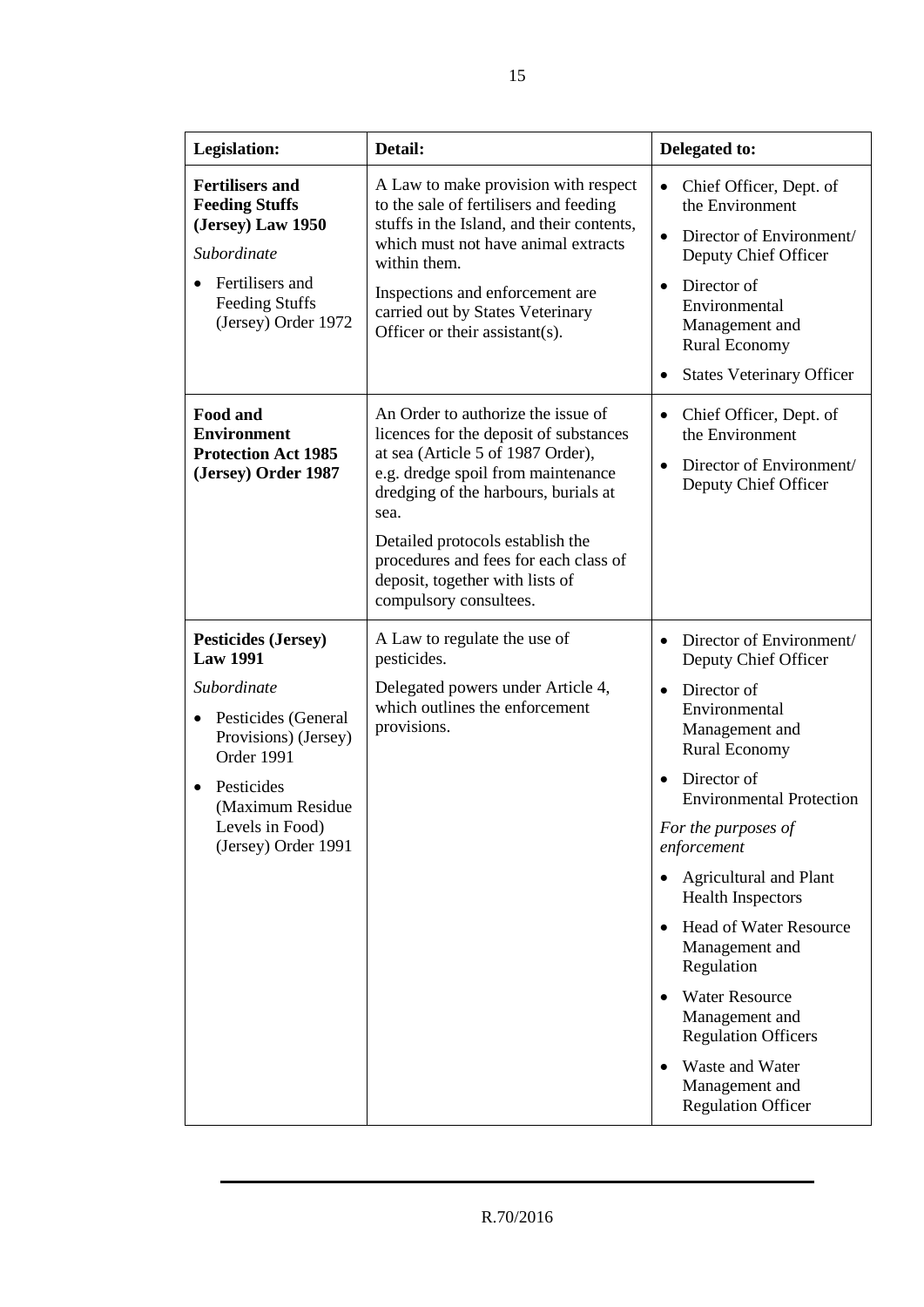| Legislation:                                                                                                                                                                                                    | Detail:                                                                                                                                                                                                                                                                                                                                                                                                                                                                                                                                                                                                              | Delegated to:                                                                                                                                                                                                                                                                                                                                                                                                                                  |
|-----------------------------------------------------------------------------------------------------------------------------------------------------------------------------------------------------------------|----------------------------------------------------------------------------------------------------------------------------------------------------------------------------------------------------------------------------------------------------------------------------------------------------------------------------------------------------------------------------------------------------------------------------------------------------------------------------------------------------------------------------------------------------------------------------------------------------------------------|------------------------------------------------------------------------------------------------------------------------------------------------------------------------------------------------------------------------------------------------------------------------------------------------------------------------------------------------------------------------------------------------------------------------------------------------|
| <b>Planning and Building</b><br>(Jersey) Law 2002                                                                                                                                                               | Delegated powers:<br>Permission to carry out activities<br>on S.S.I. land, where it is<br>designated for its ecological/<br>geological interest only<br>(Article 55), e.g. permission for the<br>T.A. to carry out exercises, utilities<br>maintenance, etc.<br>Permission to allow use of public<br>land by Clubs and Associations,<br>e.g. by the Jersey Rifle Club, who<br>close Les Landes S.S.I. 6 times<br>annually for firing purposes.<br>Provisional listing (for 3 months)<br>only) of ecological/geological<br>S.S.I.s under Article 53 in the case<br>of extreme threat to an area of<br>S.S.I. quality. | Chief Officer, Dept. of<br>the Environment<br>Director of Environment/<br>$\bullet$<br>Deputy Chief Officer<br>Director of<br>$\bullet$<br>Environmental<br>Management and<br><b>Rural Economy</b><br>Principal Ecologist<br>٠<br><b>Senior Natural</b><br>$\bullet$<br><b>Environment Officer</b>                                                                                                                                             |
| <b>Plant Health (Jersey)</b><br><b>Law 2003</b><br>Subordinate<br><b>Blight Disease</b><br>(Jersey) Order 1982<br>Plant Health<br>(Jersey) Order 2005<br>Stem and Bulb<br>Eelworm (Jersey)<br><b>Order 1971</b> | Delegated powers:<br>Issuance of plant passports –<br>Article 18 of the Plant Health<br>Order.<br>Registration of growers,<br>$\bullet$<br>propagators or traders (Article 19<br>of the Plant Health Order) and<br>keeping of the register (Article 20<br>of the Plant Health Order).<br>Delegated powers are requested for<br>inspection and enforcement<br>functions under Articles 24–31 of<br>the Plant Health Order.<br>Issuance of licences – Article 34 of<br>the Plant Health Order.                                                                                                                         | Chief Officer, Dept. of<br>$\bullet$<br>the Environment<br>Director of Environment/<br>$\bullet$<br>Deputy Chief Officer<br>Director of<br>$\bullet$<br>Environmental<br>Management and<br><b>Rural Economy</b><br>Director of<br>$\bullet$<br><b>Environmental Protection</b><br><b>Plant Pathologist</b><br>$\bullet$<br>Entomologist<br>For the purposes of<br>enforcement/inspection<br>Agricultural and Plant<br><b>Health Inspectors</b> |
| <b>Protection of</b><br><b>Agricultural Land</b><br>(Jersey) Law 1964                                                                                                                                           | A Law to prevent the spoliation of<br>agricultural land from contamination,<br>neglect, the removal of surface soil, or<br>any misuse.<br>Under Article $4(2)$ , consents and<br>$\bullet$<br>permissions can be issued for<br>prohibited activities to be carried<br>out on agricultural land.<br>For the purposes of inspection and<br>$\bullet$<br>enforcement, delegated powers of                                                                                                                                                                                                                               | Chief Officer, Dept. of<br>$\bullet$<br>the Environment<br>Director of Environment/<br>$\bullet$<br>Deputy Chief Officer<br>Director of<br>$\bullet$<br>Environmental<br>Management and<br><b>Rural Economy</b><br>Horticultural Adviser                                                                                                                                                                                                       |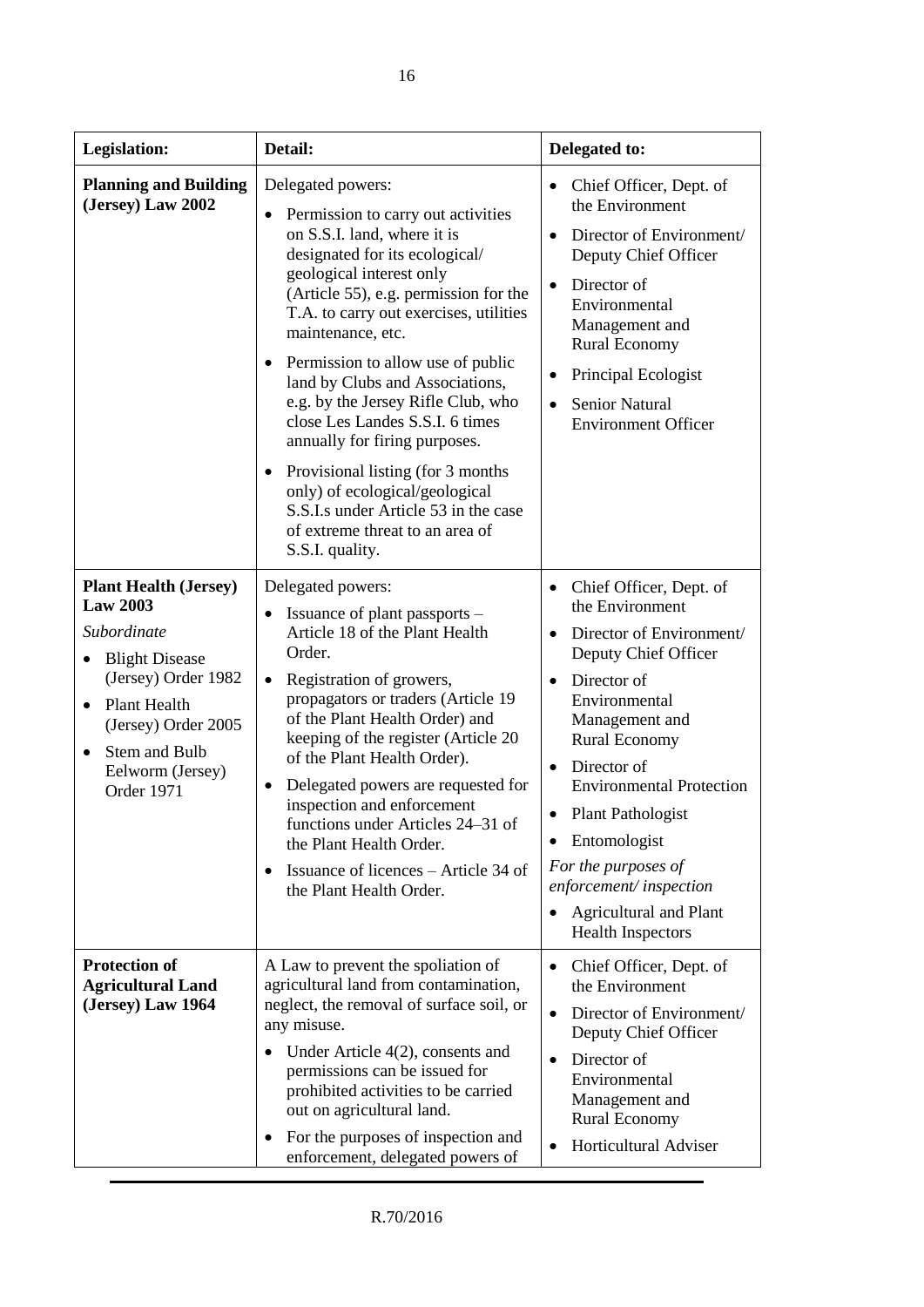| <b>Legislation:</b>                                                                     | Detail:                                                                                                                                                                                                                                                                                                                                                                                                                                    | Delegated to:                                                                                                                                                                                                                                                                                                                  |
|-----------------------------------------------------------------------------------------|--------------------------------------------------------------------------------------------------------------------------------------------------------------------------------------------------------------------------------------------------------------------------------------------------------------------------------------------------------------------------------------------------------------------------------------------|--------------------------------------------------------------------------------------------------------------------------------------------------------------------------------------------------------------------------------------------------------------------------------------------------------------------------------|
|                                                                                         | entry (Article 3) and the powers to<br>obtain information (Article 5).                                                                                                                                                                                                                                                                                                                                                                     | <b>Statutory Services Officer</b><br>Principal Ecologist<br>Land and Horticultural<br>Development Manager<br><b>Land Controls and</b><br>Planning Officer.<br>For the purposes of<br>enforcement/inspection/<br>obtain information<br>Agricultural and Plant<br><b>Health Inspectors</b><br>Projects and Compliance<br>Officer |
| <b>Sea Fisheries (Jersey)</b><br><b>Law 1994</b>                                        | To approve applications for<br>exemptions for scientific purposes<br>or the transplanting of fish<br>(Articles 5 and 6).<br>To approve conditions to be.<br>٠<br>included in licences (Article 12).<br>To decide what information is<br>required to be provided by licence/<br>permit holders (Article 12).<br>Where a licence is suspended or<br>revoked, to decide whether to<br>authorise repayment of the licence<br>fee (Article 13). | <b>Chief Executive Officer</b><br>Director of Environment/<br>$\bullet$<br>Deputy Chief Officer<br>Director of<br>$\bullet$<br>Environmental<br>Management and Rural<br>Economy                                                                                                                                                |
| Subordinate<br>Sea Fisheries<br>$\bullet$<br>(Fisheries) (Jersey)<br>Regulations 2010   | To authorise the renewal of<br>licences to farm fish or shellfish<br>that are unchanged from the<br>original licence.                                                                                                                                                                                                                                                                                                                      | <b>Chief Executive Officer</b><br>Director of Environment/<br>$\bullet$<br>Deputy Chief Officer<br>Director of<br>$\bullet$<br>Environmental<br>Management and<br><b>Rural Economy</b>                                                                                                                                         |
| Sea Fisheries<br>(Licensing of<br><b>Fishing Boats)</b><br>(Jersey) Regulations<br>2003 | To authorise the issue of licences<br>and permits (Part 2).                                                                                                                                                                                                                                                                                                                                                                                | <b>Chief Executive Officer</b><br>$\bullet$<br>Director of Environment/<br>$\bullet$<br>Deputy Chief Officer<br>Director of<br>Environmental                                                                                                                                                                                   |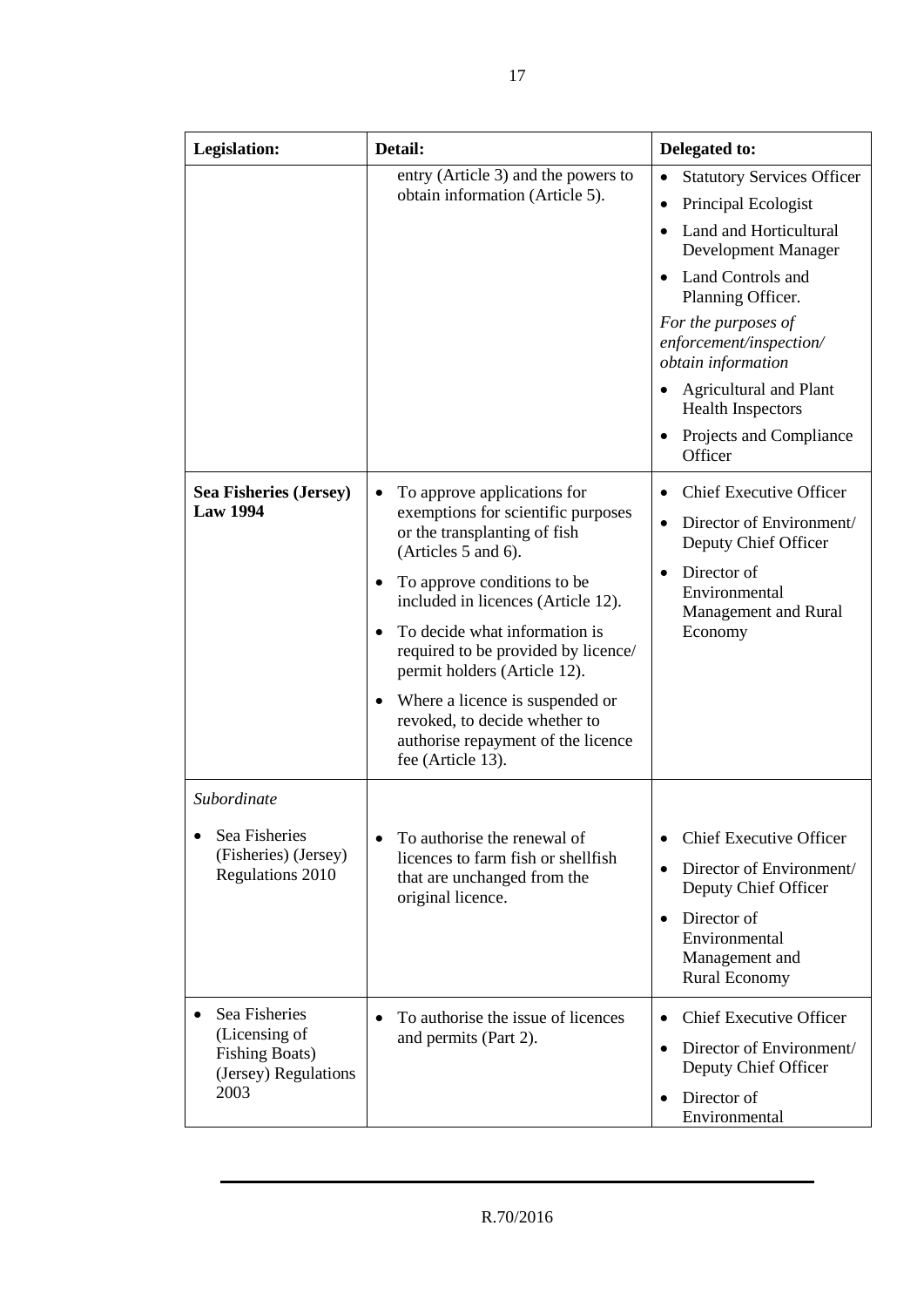| <b>Legislation:</b>                                     | Detail:                                                                                                                                                                | Delegated to:                                                                                        |
|---------------------------------------------------------|------------------------------------------------------------------------------------------------------------------------------------------------------------------------|------------------------------------------------------------------------------------------------------|
|                                                         |                                                                                                                                                                        | Management and<br><b>Rural Economy</b>                                                               |
|                                                         |                                                                                                                                                                        | <b>Assistant Director of</b><br><b>Marine Resources</b>                                              |
|                                                         |                                                                                                                                                                        | Senior Marine and<br><b>Fisheries Officer</b>                                                        |
| Sea Fisheries<br>(Miscellaneous<br>Provisions) (Jersey) | To decide on applications for<br>exemption from restrictions on<br>ormers where the applicant wishes<br>to conduct scientific work or<br>transplanting (Regulation 4). | <b>Chief Executive Officer</b><br>Director of Environment/<br>$\bullet$                              |
| <b>Regulations 1998</b>                                 |                                                                                                                                                                        | Deputy Chief Officer<br>Director of<br>$\bullet$<br>Environmental<br>Management and Rural<br>Economy |
|                                                         |                                                                                                                                                                        | <b>Assistant Director of</b><br><b>Marine Resources</b>                                              |
|                                                         | To decide on applications for                                                                                                                                          | <b>Chief Executive Officer</b>                                                                       |
|                                                         | exemption from need for pot tags<br>where the applicant wishes to<br>conduct scientific work<br>(Regulation 8).                                                        | Director of Environment/<br>Deputy Chief Officer                                                     |
|                                                         |                                                                                                                                                                        | Director of<br>$\bullet$<br>Environmental<br>Management and Rural<br>Economy                         |
|                                                         |                                                                                                                                                                        | <b>Assistant Director of</b><br><b>Marine Resources</b>                                              |
|                                                         | To issue and revoke permits to<br>masters, owners and charterers of<br>fishing boats exempting them from<br>the need for pot tags and to set                           | Director of<br>$\bullet$<br>Environmental<br>Management and Rural<br>Economy                         |
|                                                         | conditions and time limits for such<br>permits (Regulation 8).                                                                                                         | <b>Assistant Director of</b><br>$\bullet$<br><b>Marine Resources</b>                                 |
|                                                         |                                                                                                                                                                        | Senior Marine and<br><b>Fisheries Officer</b>                                                        |
|                                                         | To approve type of pot tag and lost<br>pot tag (Regulation 8).                                                                                                         | <b>Assistant Director of</b><br><b>Marine Resources</b>                                              |
|                                                         |                                                                                                                                                                        | Senior Marine and<br><b>Fisheries Officer</b>                                                        |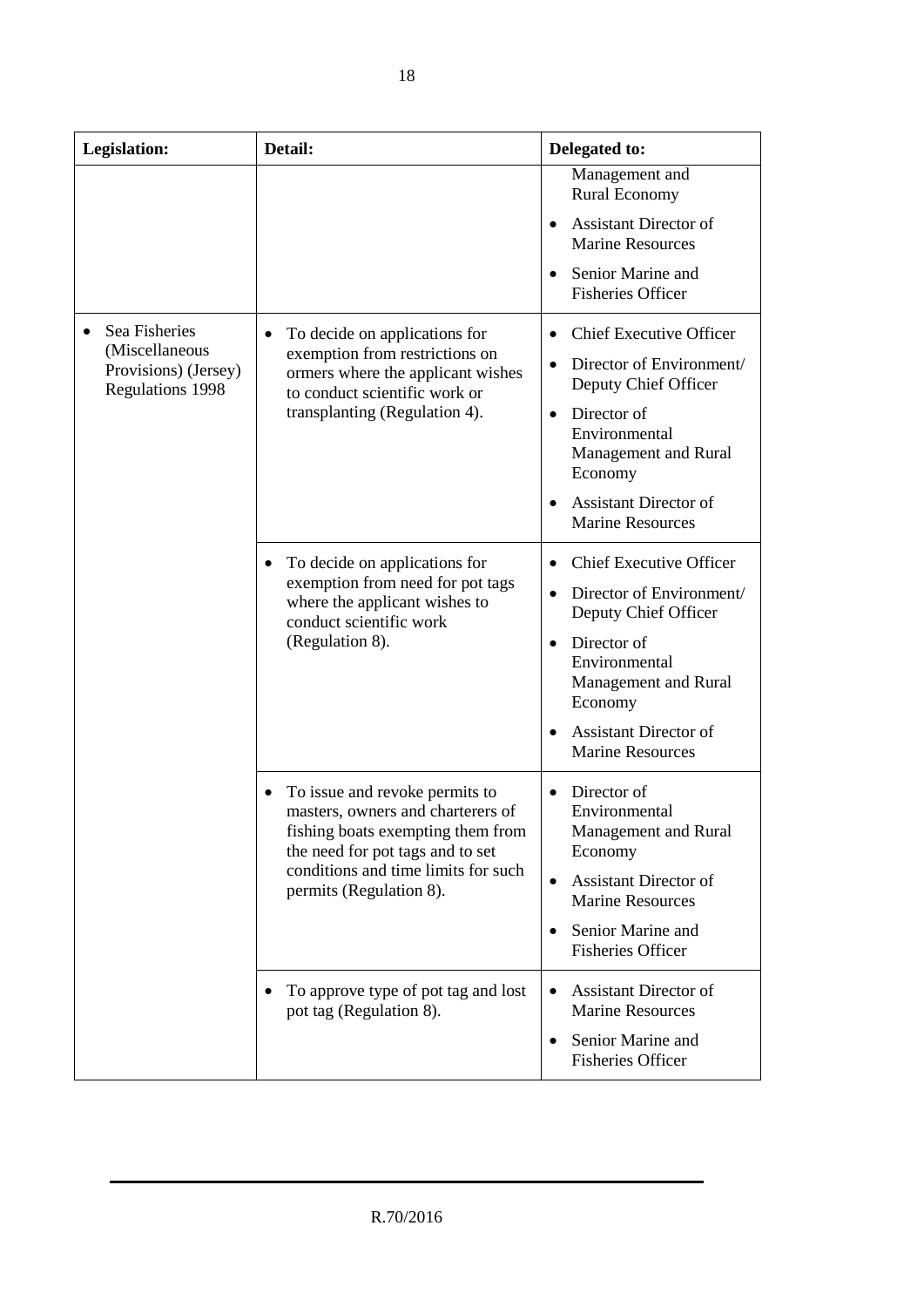| Legislation:                                                          | Detail:                                                                                                                                                                     | Delegated to:                                                                                                                                                                                                                              |
|-----------------------------------------------------------------------|-----------------------------------------------------------------------------------------------------------------------------------------------------------------------------|--------------------------------------------------------------------------------------------------------------------------------------------------------------------------------------------------------------------------------------------|
|                                                                       | To set directions for the issue of<br>pot tags and lost pot tags and to<br>determine the year or years for<br>which pot tags and lost pot tags are<br>valid (Regulation 8). | <b>Chief Executive Officer</b><br>Director of Environment/<br>Deputy Chief Officer<br>Director of<br>$\bullet$<br>Environmental<br>Management and Rural<br>Economy                                                                         |
|                                                                       | To issue pot tags (Regulation 8).                                                                                                                                           | Director of<br>Environmental<br>Management and<br><b>Rural Economy</b><br><b>Assistant Director of</b><br><b>Marine Resources</b><br>Senior Marine and<br><b>Fisheries Officer</b>                                                         |
|                                                                       | To issue lost pot tags<br>(Regulation 8).                                                                                                                                   | <b>Assistant Director of</b><br><b>Marine Resources</b><br><b>Fisheries Officers</b>                                                                                                                                                       |
| Sea Fisheries<br>(Underwater<br>Fishing) (Jersey)<br>Regulations 2003 | To authorise certain scientific or<br>transplanting activities<br>(Regulation 2).                                                                                           | <b>Chief Executive Officer</b><br>Director of Environment/<br>Deputy Chief Officer<br>Director of<br>$\bullet$<br>Environmental<br>Management and<br><b>Rural Economy</b><br><b>Assistant Director of</b><br><b>Marine Resources</b>       |
|                                                                       | To authorise the issuing of permits,<br>٠<br>setting of conditions, fishing<br>periods, and the provision of<br>statistics (Regulation 3).                                  | <b>Chief Executive Officer</b><br>Director of Environment/<br>$\bullet$<br>Deputy Chief Officer<br>Director of<br>$\bullet$<br>Environmental<br>Management and<br>Rural Economy<br><b>Assistant Director of</b><br><b>Marine Resources</b> |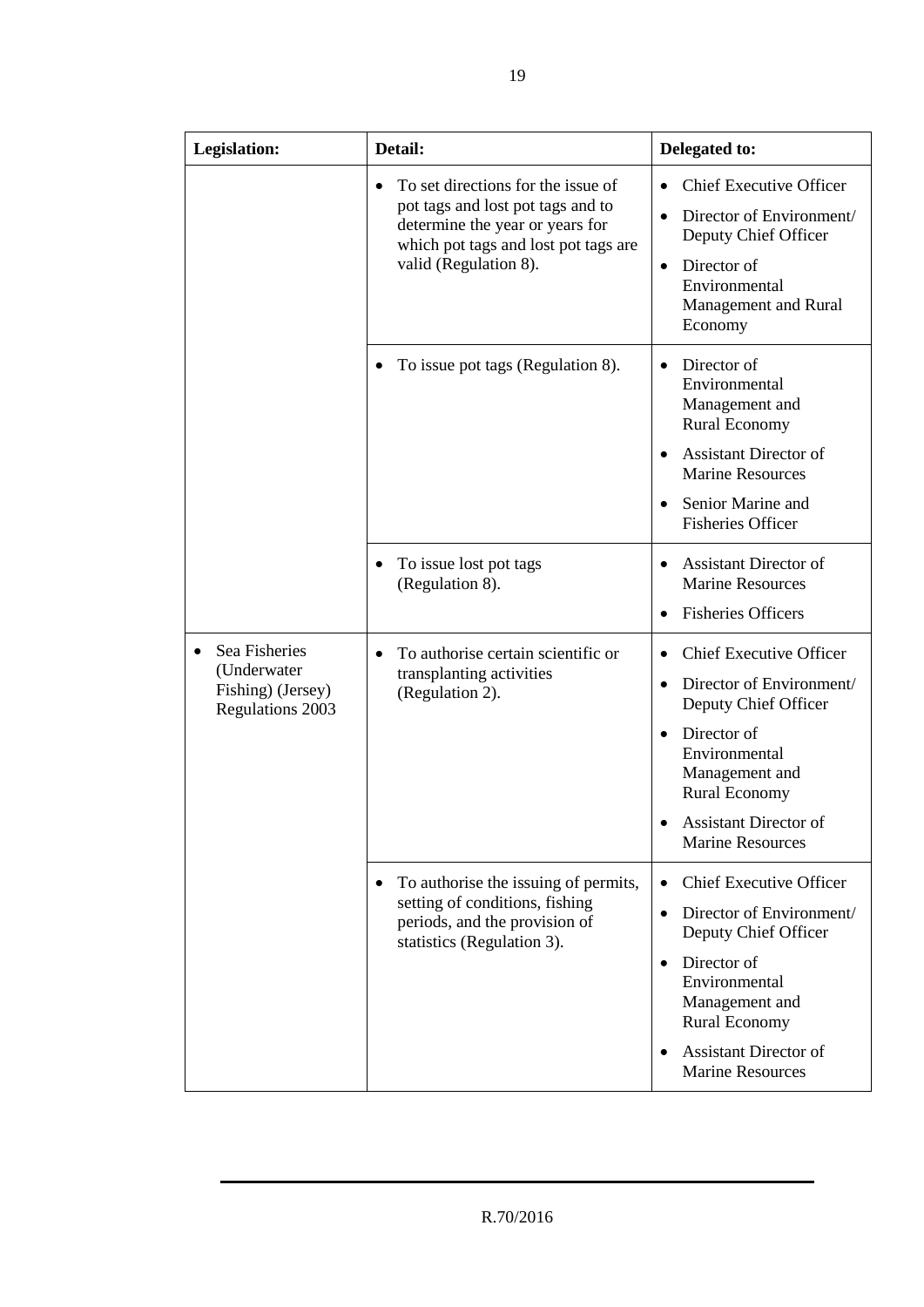| Legislation:                                     | Detail:                                                                                                                                                                                                                                                                                                                                                                                                                                                                                                                                                                                                                                                                                                                                                                                                                                                                                                                                          | Delegated to:                                                                                                                                                                                                                                                                                                                                                                                                                                                                                                                                                                         |
|--------------------------------------------------|--------------------------------------------------------------------------------------------------------------------------------------------------------------------------------------------------------------------------------------------------------------------------------------------------------------------------------------------------------------------------------------------------------------------------------------------------------------------------------------------------------------------------------------------------------------------------------------------------------------------------------------------------------------------------------------------------------------------------------------------------------------------------------------------------------------------------------------------------------------------------------------------------------------------------------------------------|---------------------------------------------------------------------------------------------------------------------------------------------------------------------------------------------------------------------------------------------------------------------------------------------------------------------------------------------------------------------------------------------------------------------------------------------------------------------------------------------------------------------------------------------------------------------------------------|
| <b>Slaughter of Animals</b><br>(Jersey) Law 1962 | The SVO issues slaughterers' licences<br>under delegated powers (Article 4).                                                                                                                                                                                                                                                                                                                                                                                                                                                                                                                                                                                                                                                                                                                                                                                                                                                                     | Chief Officer, Dept. of<br>$\bullet$<br>the Environment                                                                                                                                                                                                                                                                                                                                                                                                                                                                                                                               |
|                                                  | The slaughterhouse is supervised by the<br>Superintendent (Article 2).                                                                                                                                                                                                                                                                                                                                                                                                                                                                                                                                                                                                                                                                                                                                                                                                                                                                           | Director of Environment/<br>Deputy Chief Officer                                                                                                                                                                                                                                                                                                                                                                                                                                                                                                                                      |
|                                                  |                                                                                                                                                                                                                                                                                                                                                                                                                                                                                                                                                                                                                                                                                                                                                                                                                                                                                                                                                  | <b>States Veterinary Officer</b>                                                                                                                                                                                                                                                                                                                                                                                                                                                                                                                                                      |
| <b>Waste Management</b><br>(Jersey) Law 2005     | A Law to:<br>1. Control the transboundary<br>shipment of wastes to, from, and<br>through Jersey.<br>2. Control the movements of<br>hazardous and healthcare wastes in<br>Jersey.<br>3. Allow for the licensing of waste<br>management facilities and the<br>registration of certain carriers in<br>Jersey.<br>Delegated powers:<br>All administration of:<br>Part1 - INTRODUCTORY<br>PROVISIONS (Articles 1 to 9)<br>Part 2 - ADMINISTRATION<br>(Articles $10$ to $22$ )<br>Part 3 - WASTE MANAGEMENT<br>WITHIN THE ISLAND<br><b>Licensing of Operations</b><br>(Articles 23 to 37)<br><b>Registration of Waste Carriers</b><br>(Articles 38 to 48)<br>Internal Movements (Articles 49)<br>to $52)$<br>Other Provisions (Articles 53<br>to $56$ ).<br>Part 4 - TRANSBOUNDARY<br><b>MOVEMENTS OF WASTE</b><br><b>Introductory Provisions</b><br>(Articles 57 to 63)<br>Export of Waste (Articles 64 to 67)<br>Import of Waste (Articles 68 to 69) | Chief Officer, Planning<br>٠<br>and Environment<br>Director of Environment/<br>Deputy Chief Officer<br>Director of<br><b>Environmental Protection</b><br>Head of Waste<br>$\bullet$<br>Regulation<br>For the purposes of<br>enforcement (Part 5)<br><b>Head of Water Resource</b><br>Management and<br>Regulation<br><b>Water Resource</b><br>Management and<br><b>Regulation Officers</b><br>Waste and Water<br>Management and<br><b>Regulation Officer</b><br>Hydrogeologist<br><b>Environmental Protection</b><br>Technician<br>Agricultural and Plant<br><b>Health Inspectors</b> |
|                                                  | Waste in Transit (Articles 70 to 71)                                                                                                                                                                                                                                                                                                                                                                                                                                                                                                                                                                                                                                                                                                                                                                                                                                                                                                             |                                                                                                                                                                                                                                                                                                                                                                                                                                                                                                                                                                                       |

T

• Illegal Traffic (Articles 72 to 75) • Other Provisions (Articles 76 to 81)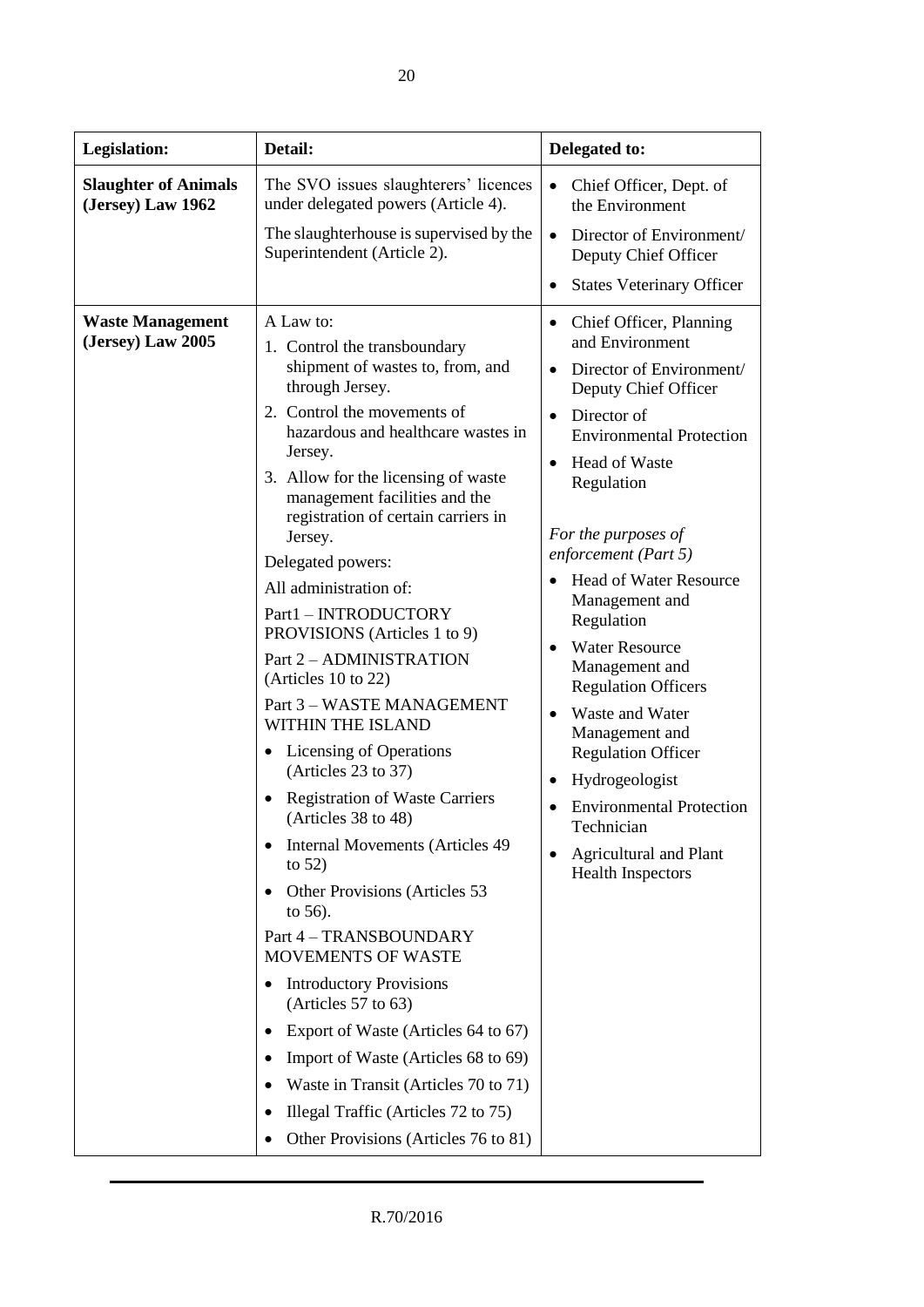| Legislation:                                | Detail:                                                                                                                                                                                                                                                                                                                                                                                                                                                                                                                                                                                                                                                                                                                                                                                                          | Delegated to:                                                                                                                                                                                                                                                                                                                                                                                                                                                                                                                                                                       |
|---------------------------------------------|------------------------------------------------------------------------------------------------------------------------------------------------------------------------------------------------------------------------------------------------------------------------------------------------------------------------------------------------------------------------------------------------------------------------------------------------------------------------------------------------------------------------------------------------------------------------------------------------------------------------------------------------------------------------------------------------------------------------------------------------------------------------------------------------------------------|-------------------------------------------------------------------------------------------------------------------------------------------------------------------------------------------------------------------------------------------------------------------------------------------------------------------------------------------------------------------------------------------------------------------------------------------------------------------------------------------------------------------------------------------------------------------------------------|
|                                             | Part 5 - ENFORCEMENT<br>(Articles 82 to 93)<br>Part 6 - OTHER PROVISIONS                                                                                                                                                                                                                                                                                                                                                                                                                                                                                                                                                                                                                                                                                                                                         |                                                                                                                                                                                                                                                                                                                                                                                                                                                                                                                                                                                     |
|                                             | (Articles 94 to 113)                                                                                                                                                                                                                                                                                                                                                                                                                                                                                                                                                                                                                                                                                                                                                                                             |                                                                                                                                                                                                                                                                                                                                                                                                                                                                                                                                                                                     |
|                                             | Any further responsibilities under<br>Schedules 1 to 11.                                                                                                                                                                                                                                                                                                                                                                                                                                                                                                                                                                                                                                                                                                                                                         |                                                                                                                                                                                                                                                                                                                                                                                                                                                                                                                                                                                     |
| <b>Water (Jersey) Law</b><br>1972           | Jersey Water must provide 'wholesome<br>water' (Article 9).                                                                                                                                                                                                                                                                                                                                                                                                                                                                                                                                                                                                                                                                                                                                                      | $\bullet$<br>Chief Officer, Dept. of<br>the Environment                                                                                                                                                                                                                                                                                                                                                                                                                                                                                                                             |
|                                             | Enforcement of standards is performed<br>by Officers.                                                                                                                                                                                                                                                                                                                                                                                                                                                                                                                                                                                                                                                                                                                                                            | Director of Environment/<br>$\bullet$<br>Deputy Chief Officer                                                                                                                                                                                                                                                                                                                                                                                                                                                                                                                       |
|                                             |                                                                                                                                                                                                                                                                                                                                                                                                                                                                                                                                                                                                                                                                                                                                                                                                                  | Director of<br><b>Environmental Protection</b>                                                                                                                                                                                                                                                                                                                                                                                                                                                                                                                                      |
|                                             |                                                                                                                                                                                                                                                                                                                                                                                                                                                                                                                                                                                                                                                                                                                                                                                                                  | <b>Head of Water Resource</b><br>Management and<br>Regulation                                                                                                                                                                                                                                                                                                                                                                                                                                                                                                                       |
|                                             |                                                                                                                                                                                                                                                                                                                                                                                                                                                                                                                                                                                                                                                                                                                                                                                                                  | For the purposes of<br>enforcement                                                                                                                                                                                                                                                                                                                                                                                                                                                                                                                                                  |
|                                             |                                                                                                                                                                                                                                                                                                                                                                                                                                                                                                                                                                                                                                                                                                                                                                                                                  | Waste and Water<br>Management and<br><b>Regulation Officers</b>                                                                                                                                                                                                                                                                                                                                                                                                                                                                                                                     |
| <b>Water Pollution</b><br>(Jersey) Law 2000 | A Law to provide for the control of<br>pollution in Jersey waters, and the<br>implementing of provisions of the<br>Convention for the Protection of the<br>Marine Environment of the North-East<br>Atlantic; the monitoring and the<br>classification of waters; the setting of<br>quality objectives for classified waters;<br>administrative, regulatory, preventive<br>and remedial measures; and related<br>purposes.<br>Delegated powers:<br>issuance of discharge permits and<br>the publishing of notices and<br>consultation before considering<br>applications relating to Discharge<br>Permits (Article 10);<br>special regard to the issuance of<br>discharge permits will be given<br>relating to high-risk substances<br>(Article $19(1)$ );<br>consideration of Discharge Permits<br>(Article 21); | Director of Environment/<br>Deputy Chief Officer<br>Director of<br>$\bullet$<br><b>Environmental Protection</b><br>Head of Water Resource<br>$\bullet$<br>Management and<br>Regulation<br>For the purposes of<br>enforcement (Article 29)<br><b>Water Resource</b><br>Management and<br><b>Regulation Officers</b><br>Waste and Water<br>Management and<br><b>Regulation Officer</b><br>Head of Waste<br>$\bullet$<br>Regulation<br>Hydrogeologist<br><b>Environmental Protection</b><br>$\bullet$<br>Technician<br>Agricultural and Plant<br>$\bullet$<br><b>Health Inspectors</b> |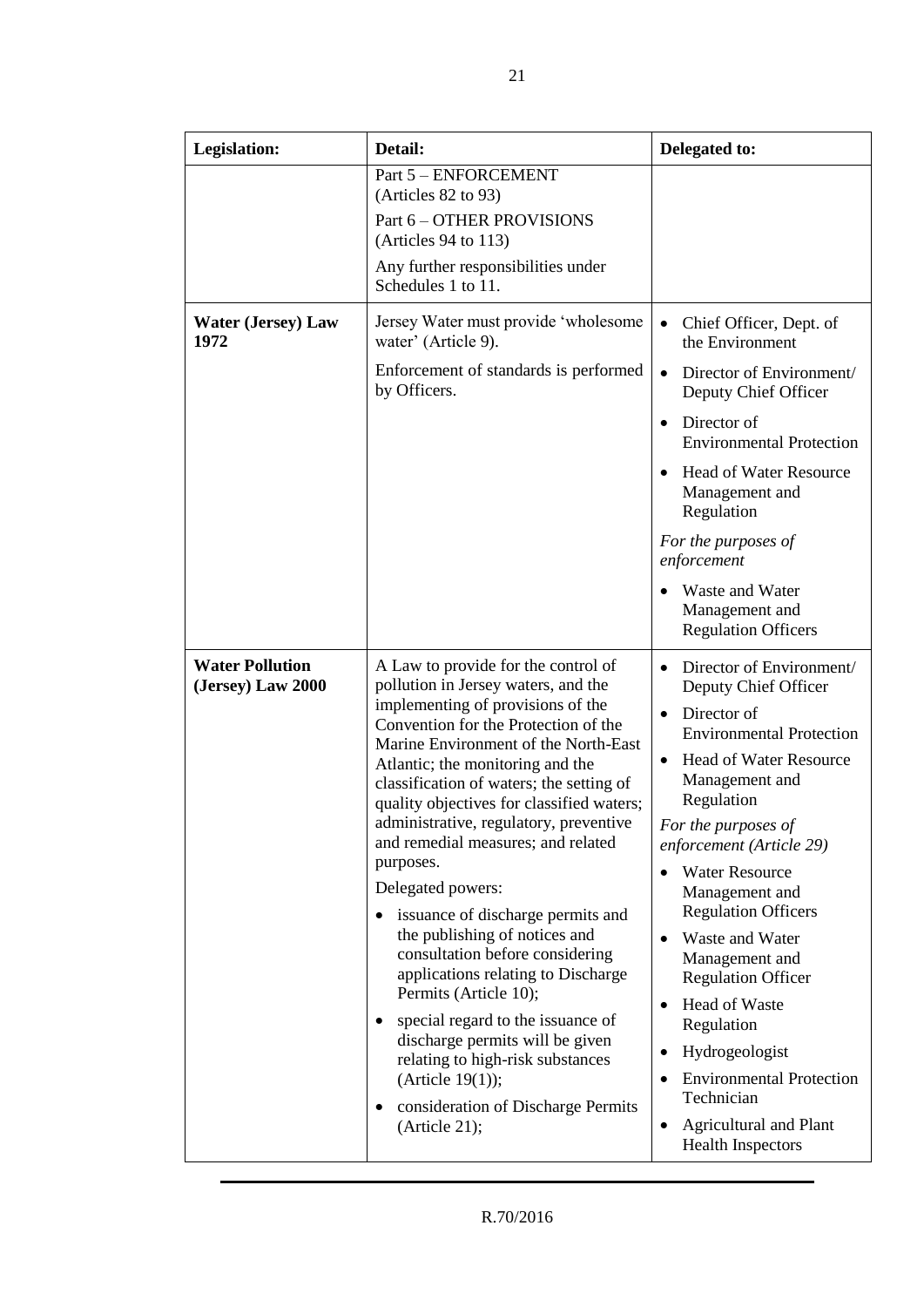| Legislation:                                | Detail:                                                                                                                                                                                                                                                                                                                                                                                                                                                         | Delegated to:                                                                                                                                                                                                        |
|---------------------------------------------|-----------------------------------------------------------------------------------------------------------------------------------------------------------------------------------------------------------------------------------------------------------------------------------------------------------------------------------------------------------------------------------------------------------------------------------------------------------------|----------------------------------------------------------------------------------------------------------------------------------------------------------------------------------------------------------------------|
|                                             | conditions attached to Discharge<br>٠<br>permits (Article 22);                                                                                                                                                                                                                                                                                                                                                                                                  | Marine and Coastal<br>Manager                                                                                                                                                                                        |
|                                             | procedure for varying or revoking<br>Discharge Permits (Article 23);                                                                                                                                                                                                                                                                                                                                                                                            | <b>Assistant Director of</b><br>$\bullet$<br><b>Marine Resources</b>                                                                                                                                                 |
|                                             | procedure for suspension of<br>Discharge Permits (Article 24);                                                                                                                                                                                                                                                                                                                                                                                                  | Marine Scientist<br>$\bullet$                                                                                                                                                                                        |
|                                             | consideration of transfer of<br>Discharge permits (Article 25);                                                                                                                                                                                                                                                                                                                                                                                                 |                                                                                                                                                                                                                      |
|                                             | procedure for notification of<br>decisions relating to Discharge<br>Permits (Article 27; with the<br>exception of paragraph $(1)(c)$ ;                                                                                                                                                                                                                                                                                                                          |                                                                                                                                                                                                                      |
|                                             | powers for the purposes of<br>enforcement (under Article 29);                                                                                                                                                                                                                                                                                                                                                                                                   |                                                                                                                                                                                                                      |
|                                             | access to documents relevant to<br>Law (Article 34);                                                                                                                                                                                                                                                                                                                                                                                                            |                                                                                                                                                                                                                      |
|                                             | requirement to produce information<br>relating to potentially polluting<br>matter (Article 35);                                                                                                                                                                                                                                                                                                                                                                 |                                                                                                                                                                                                                      |
|                                             | requirement for precautions to be<br>taken to prevent pollution<br>(Article 36);                                                                                                                                                                                                                                                                                                                                                                                |                                                                                                                                                                                                                      |
|                                             | requirement for polluters to<br>eliminate and remediate pollution<br>(Article 37);                                                                                                                                                                                                                                                                                                                                                                              |                                                                                                                                                                                                                      |
|                                             | the procedure to be adopted in<br>respect of Articles 36–37<br>(Article 38);                                                                                                                                                                                                                                                                                                                                                                                    |                                                                                                                                                                                                                      |
|                                             | ability of the Department to take<br>remedial action in respect of<br>Articles 36–37 (Article 39(1));                                                                                                                                                                                                                                                                                                                                                           |                                                                                                                                                                                                                      |
|                                             | transitional provisions in respect of<br>٠<br>Discharge Permits (Schedule 5).                                                                                                                                                                                                                                                                                                                                                                                   |                                                                                                                                                                                                                      |
| <b>Water Resources</b><br>(Jersey) Law 2007 | A Law to provide for the protection,<br>management and regulation of water<br>resources in Jersey; the promotion of<br>the conservation of the fauna and flora<br>that are dependent on inland waters and<br>of the habitats of such fauna and flora<br>to the extent that those habitats are<br>themselves dependent on inland waters;<br>the conservation and enhancement of<br>the natural beauty and amenity of<br>inland waters; and for related purposes. | Director of Environment/<br>Deputy Chief Officer<br>Director of<br>$\bullet$<br><b>Environmental Protection</b><br><b>Head of Water Resource</b><br>$\bullet$<br>Management and<br>Regulation<br>Hydrogeologist<br>٠ |